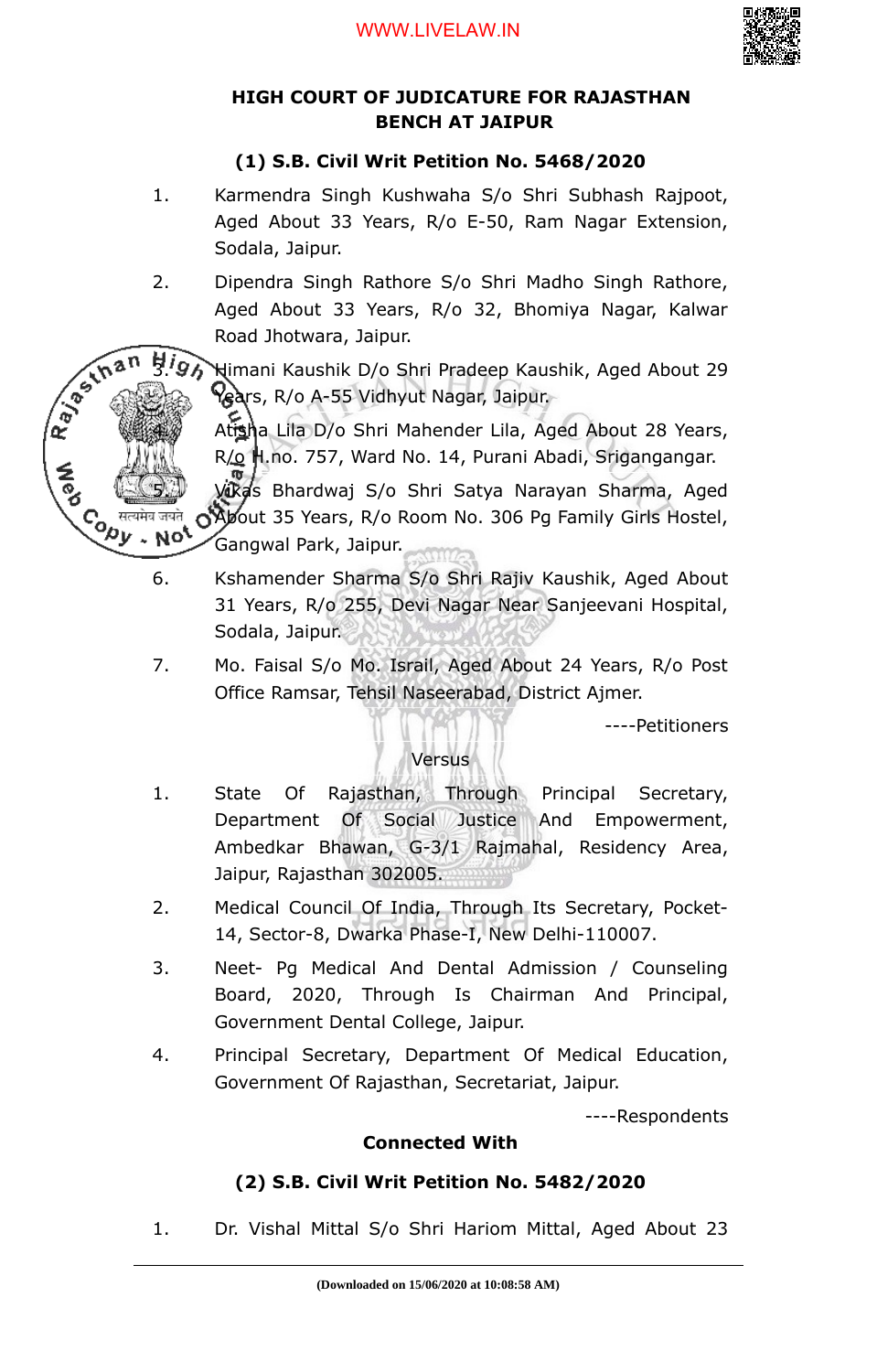Years, Resident Of C-78, Jawahar Nagar, Bharatpur-321001 (Rajasthan)

- 2. Dr. Anirudh Mishra S/o Shri Manoj Mishra, Aged About 23 Years, Resident Of Mishron Ka Mohalla, Ward No. 11, Nawacity, Nagaur-341509 (Rajasthan)
- 3. Dr. Prachi Mittal D/o Shri Hariom Mittal, Aged About 25 Years, Resident Of C-78, Jawahar Nagar, Bharatpur-321001 (Rajasthan)

R. P. S. Inan

Co सत्यमेव जयते<br>Version Note

4. Dr. Kritika Khanna D/o Dr. Sanjay Khanna, Aged About 23 Years, Resident Of 28, Fatehpur Road, Rbm Hospital, Sikar-3323001 (Rajasthan)

Dr. Supriya D/o Shri Narain Ram, Aged About 25 Years, Resident Of Plot No. 80, Karan Vihar, Pooniya Colony, Churu-331001(Rajasthan)

----Petitioners

## Versus

- 1. The State Of Rajasthan, Represented Through Principal Secretary, Medical Education Department, Government Of Rajasthan, Government Secretariat, Jaipur (Rajasthan)
- 2. Medical Council Of India, Represented Through Its Secretary, Pocket 14, Sector-8, New Delhi-110077.
- 3. The Chairman, Neet, Pg Medical And Dental Admission And Counselling Board-2020 And Principal, Government Dental College, Subhash Nagar, Behind Tb Hospital, Jaipur.

----Respondents

# **(3) S.B. Civil Writ Petition No. 5495/2020**

Dr. Yogesh Kumar Saini S/o Nanag Ram Saini, Aged About 31 Years, R/o 458, Amaraka Ki Dhani, Jaisinghpura Khor, Jaipur Rajasthan Presently Postedat Public Healthcare Center Hanutpura,block Shajhpura,jaipur First,rajasthan

----Petitioner

Versus

- 1. State Of Rajasthan, Through Secretary, Medical Education Department, Government Of Rajasthan, Secretariat, Jaipur Rajasthan
- 2. The Director, Medical Education Department, Directorate Of Medical Education, Chikitsa Shiksha Bhawan, Govind Marg, Jaipur Rajasthan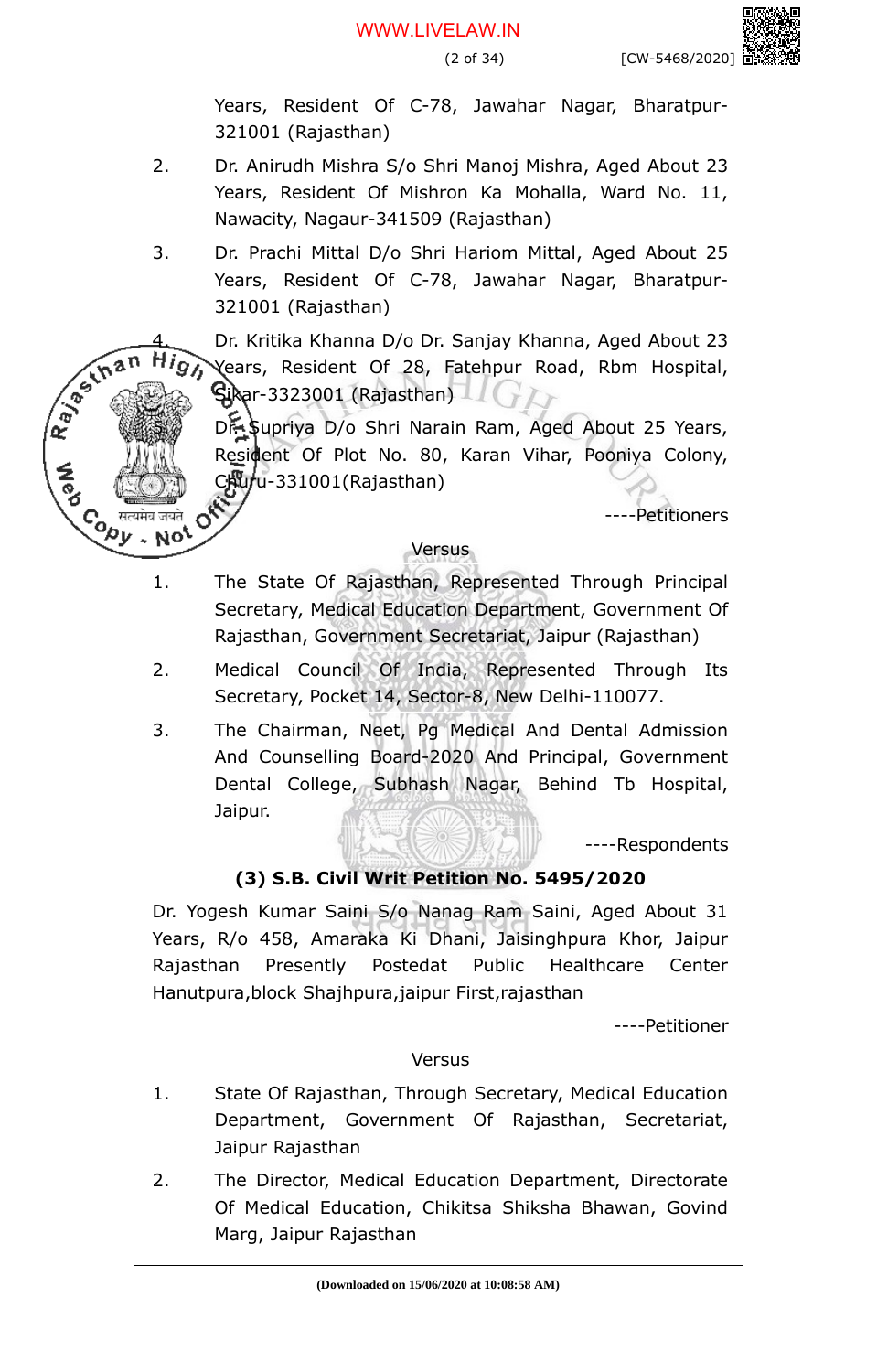- 3. The Chairman, Neet Pg Medical And Dental Admission/counseling Board 2020,and Principal Government Dental College, Subhash Nagar, Behind T.b. Hospital, Jaipur Rajasthan
- 4. Rajat Kumar S/o Hansraj Goyal, Stood At Serial No. 273 In Allotment List Dt. 26.04.2020 And Having A Combined Merit No. 497 In Neet Pg Counseling-2020

----Respondents



# **HON'BLE MR. JUSTICE SANJEEV PRAKASH SHARMA**

# **Judgment / Order**

# **Reserved on 04/06/2020 Pronounced on 15/06/2020**

## **REPORTABLE**

1. Since common question of law has been raised in all these

three writ petitions, the same therefore have been heard jointly.

2. In SB Civil Writ Petition No.5468/2020 filed on 24/04/2020,

the petitioners have made following prayers:-

*" (i) To pass any writ order or direction whereby in National Eligibility cum Entrance Test (PG) 2020, for admissions into MD/Ms and Post Graduate Diploma Courses, 2020, respondents be directed to provide 10% EWS reservation on increased seats only, with all consequential benefits in favour of Petitioners.*

*(ii) To pass any writ order or direction whereby in National Eligibility cum Entrance Test (PG) 2020, for admissions into MD/MS and Post Graduate Diploma Courses, 2020, respondents be directed to provide additional 92 seats, as reflected in MCI letter dated*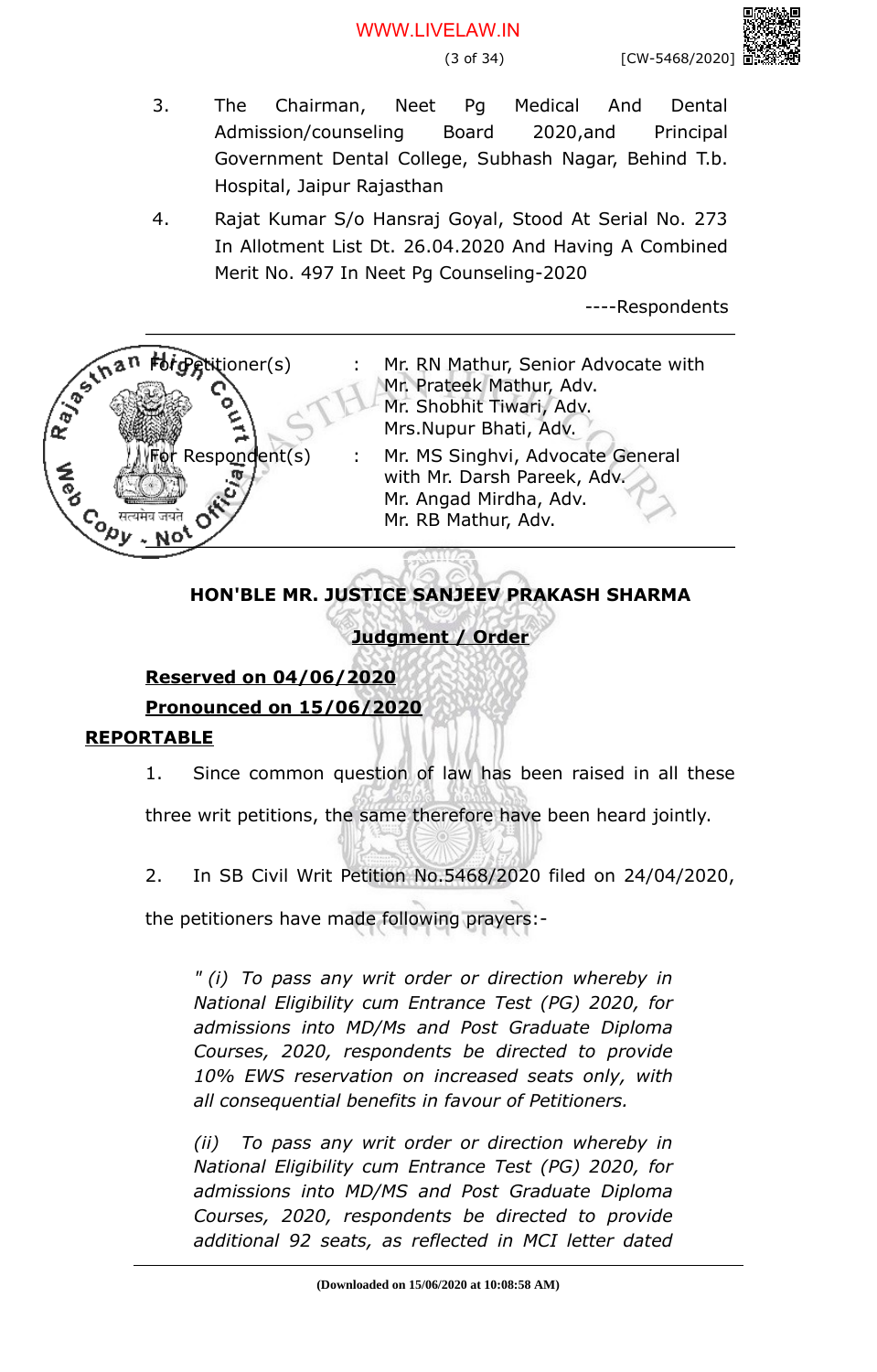*27.2.2020, with all consequential benefits in favour of Petitioners.*

*(iii) To pass any writ order or direction, whereby the Seat Matrix dated 18.4.2020 be quashed and set aside and Respondents be directed to provide additional 92 seats and consequent thereto afresh counseling be undertaken, along with all consequences.*

*(iv) To pass any writ order or Direction, whereby respondents be directed to conduct/re-conduct their respective counseling for admission into MD/MS and Post Graduate Diploma Courses, 2020, in terms of other prayers, with all consequences.*

Rayaum

*(v) To pass any writ, order or Direction, whereby Petitioners be provided opportunity of counseling on* Contra de de la mais de la mais de la mais de la mais de la mais de la mais de la mais de la mais de la mais d<br>Contra mais de la mais de la mais de la mais de la mais de la mais de la mais de la mais de la mais de la mais *increased seats, correspondingly generated for non-EWS members, due to additional seats being reserved*

*for 10% EWS seats, after publication of revised cutoffs and with all consequential benefits.*

*(vi) To pass any writ order or direction, whereby if during pendency of the Writ Petition the respondents proceeds with the counseling and declaration of its result, than same be taken on record and accordingly be quashed and set aside.*

*(vii) Any other appropriate writ, order or direction which the Hon'ble High Court may consider just and proper in the facts and circumstances of the case, may also kindly be passed.*

*(viii) Cost of the writ petition may kindly be awarded* to the petitioner.

3. In SB Civil Writ Petition No.5482/2020 filed on 02/05/2020,

the petitioners have prayed following prayers:-

*"i. The Respondents may be directed to produce entire* record *regarding seats or PG Medical Admission 2020-2021 in the state of Rajasthan against state quota.*

*ii. The Respondents may be directed to give admission in PG Medical Course 2020-2021 in the state of Rajasthan on the basis of increase seats permitted and found feasible by MCI.*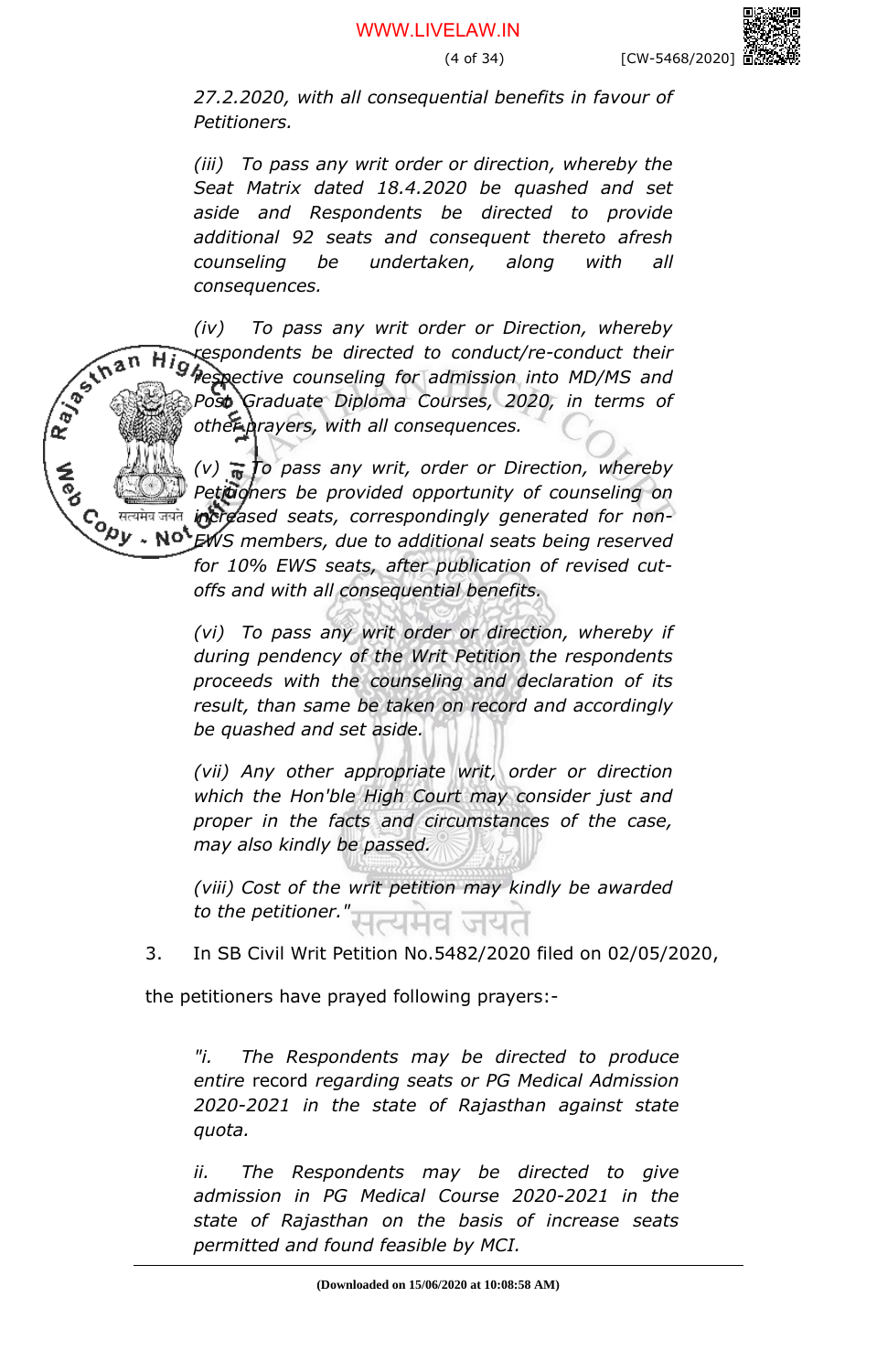*iii. The Respondents may be directed to confine admission to 50% against reserved seats.*

*iv. The Respondents may be directed to immediately increase seats for admission in P.G. medical courses in the state of Rajasthan.*

*v. Any other appropriate writ, order or direction which this Hon'ble Court deems proper in the facts and circumstances and int eh interest of justice of the case may kindly be granted."*

4. ISB Civil Writ Petition No.5495/2020 filed on 04/05/2020,

 $\log$  prayers have been made by the petitioners:-

*"A. By an appropriate writ order or direction, the impugn Provisional Allotment List dated 26.4.2020 may kindly be quashed and set aside qua the private respondent.*

> *B. By an appropriate writ, order or direction, the respondents may kindly be restrained from including the candidates belonging to EWS category in the subsequent counseling of the NEET PG 2020.*

> *C. By an appropriate writ, order or direction, the respondents may kindly be restrained from giving admission to the candidates belonging to EWS category in pursuance to the Provisional Allotment List dated 26.04.2020.*

> *D. By an appropriate writ, order or direction, the respondents may kindly be directed to make an increase in the NEET PG degree seats by 145 while, complying with the letter Dt. 13.03.2020 before conducting the second counseling and subsequent counseling if required fo NEET PG 2020.*

> *E. By an appropriate writ, order or direction, the respondents may kindly be directed to display the correct seat matrix before proceeding for second counseling and subsequent counseling if required for NEET PG 2020.*

> *F. By an appropriate wirt, order or direction, the respondents may kindly be directed to include 107 duly approved PG degree seats in the seat matrix before proceeding for second counseling and subsequent counseling if required fo0 NET PG 2020.*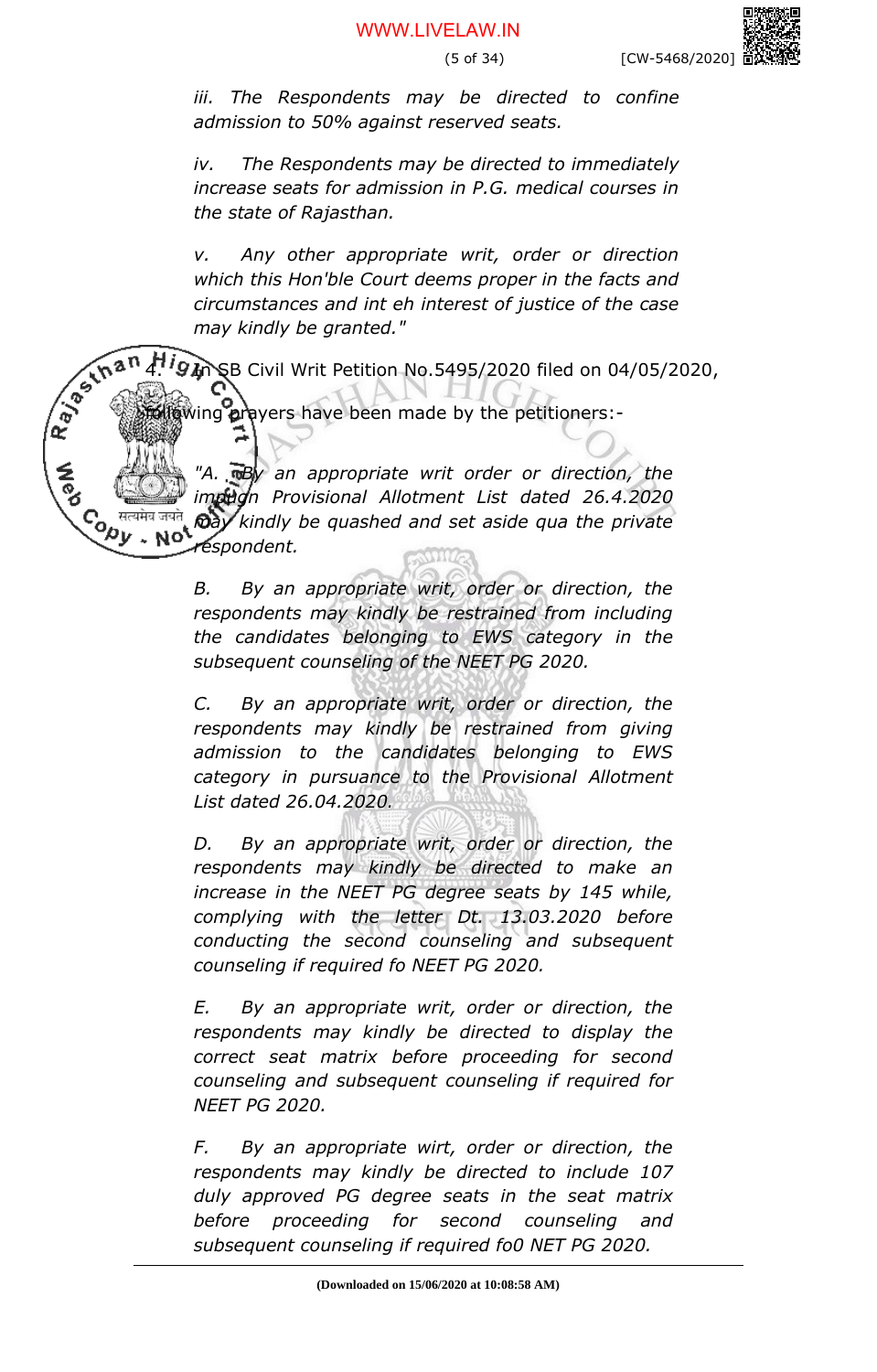*G. By an appropriate writ, order or direction, the respondents may kindly be directed to revise the Provisional Allotment list dated 26.04.2020 after excluding all the lesser meritorious candidates than the petitioner belonging to EWS category.* 

*H. By an appropriate writ, order or direction, the respondents may kindly be directed to conduct afresh the counseling while including the seats of PG Medical degree courses in government colleges, approved and increased vide letter dated 13.03.2020 & 18.03.2020*

Rayting *(Annexure 6 & 7) further, the respondents may* Hig *kindly be directed to show these seats, "as available" for Choice filling in seats matrix for NEET PG counseling held for Academic Year 2020-21.*

> *I. By an appropriate writ, order or direction, the respondents may kindly be directed to include the petitioner in revised Provisional Allotment list in*

> *accordance to his merit, and accordingly while taking into consideration the preference of Government Medical College made by the petitioner, allot and give admission to the petitioner in the PG medical government college in accordance with his merit and preference.*

> *J. By an appropriate writ, order or direction, the respondent may kindly be directed to complete the counseling process strictly in acc0ordance of the instructions and directions sent in MoHFW letter dated 13.03.2020 [Annexure-6]*

> *K. By an appropriate writ, order or direction, the respondents may kindly be directed to include the petitioner in revised provisional allotment list in accordance to his merit, and preference he made, allot him the desired PG Medical course in government PG medical colleges of the Rajasthan.*

> *L. Any other appropriate writ, order or direction which this Hon'ble Court may deem just and proper in the facts and circumstances of the case may kindly be passed in favor of the petitioner.*

> *M. Writ petition filed by the petitioner may kindly be allowed with costs.*

5. In SB Civil Writ Petition No.5468/2020, while issuing notices

and directing to serve copy on the counsels appearing for the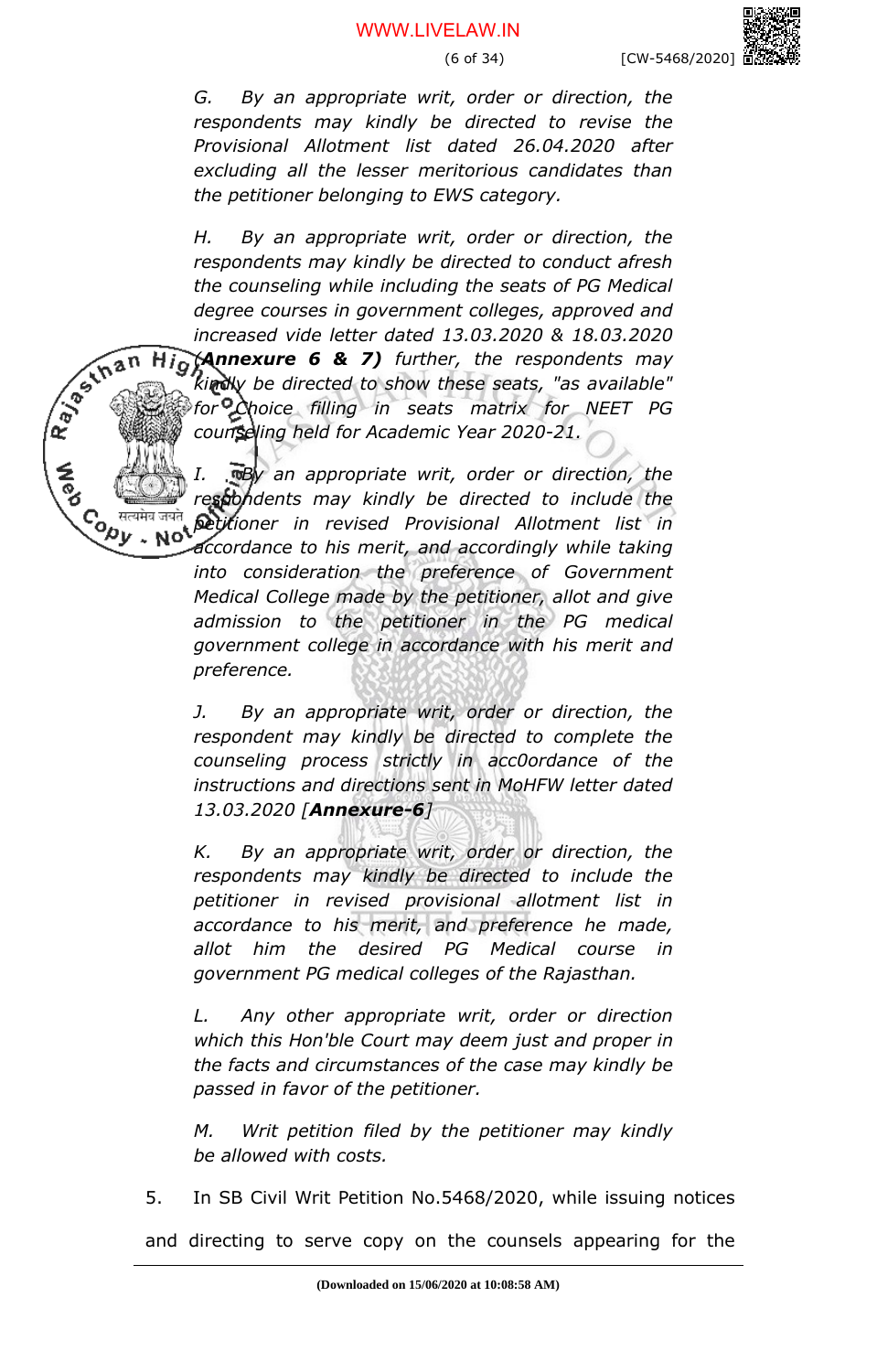respective parties, this Court vide order dated 01/05/2020 held that the counselling conducting with regard to the EWS seats shall be subject to decision of this case, in other two writ petitions, counsels for the respondents were also asked to seek instructions with regard to EWS seats.

6. Before adverting to the issues involved in these write<br>  $x^{\infty}$  than periodics it would be appropriate to note a brief background.<br>  $x^{\infty}$  The same of HAMPIC THE CONTRACT The same of the same of the same of the same petitions, it would be appropriate to note a brief background.

The admissions to the Post Graduate Course in Medical cation are governed by the Post Graduate Medical Education  $\mathcal{C}_{\mathcal{D}\mathcal{D}\mathcal{D}}$  are integral at  $\mathcal{D}_{\mathcal{D}}$  and  $\mathcal{D}_{\mathcal{D}}$  and  $\mathcal{D}_{\mathcal{D}}$  and  $\mathcal{D}_{\mathcal{D}}$  and  $\mathcal{D}_{\mathcal{D}}$  and  $\mathcal{D}_{\mathcal{D}}$  and  $\mathcal{D}_{\mathcal{D}}$  and  $\mathcal{D}_{\mathcal{D}}$  and  $\mathcal{D}_{\mathcal{D}}$  and  $\mathcal{D}_{\math$ framed by the Central Government. As per the said Regulations, admissions to Post Graduate Medical Courses in each academic year would be granted through National Eligibility-cum-Entrance Test (for short, 'NEET'). The NEET has to be conducted by the National Board of Examination. The Medical Council of India (for short, 'MCI') has been given responsibility for discharging the duty of maintenance of highest standard of Medical Education and keeping in view the Indian Medical Council Act, 1956, the Supreme Court in State of Kerala Vs. Kumari T.P. Roshna and anr.: 1979(1) SCC 572 observed as under:-

> *".....The Indian Medical Council Act, 1956 has constituted the Medical Council of India as an expert body to control the minimum standards of medical education and to regulate their observance. Obviously, this high-powered Council has power to prescribe the minimum standards of medical education. It has implicit power to supervise the qualifications or eligibility standards for admission into medical institutions. Thus, there is an overall invigilation by the Medical Council to prevent sub-*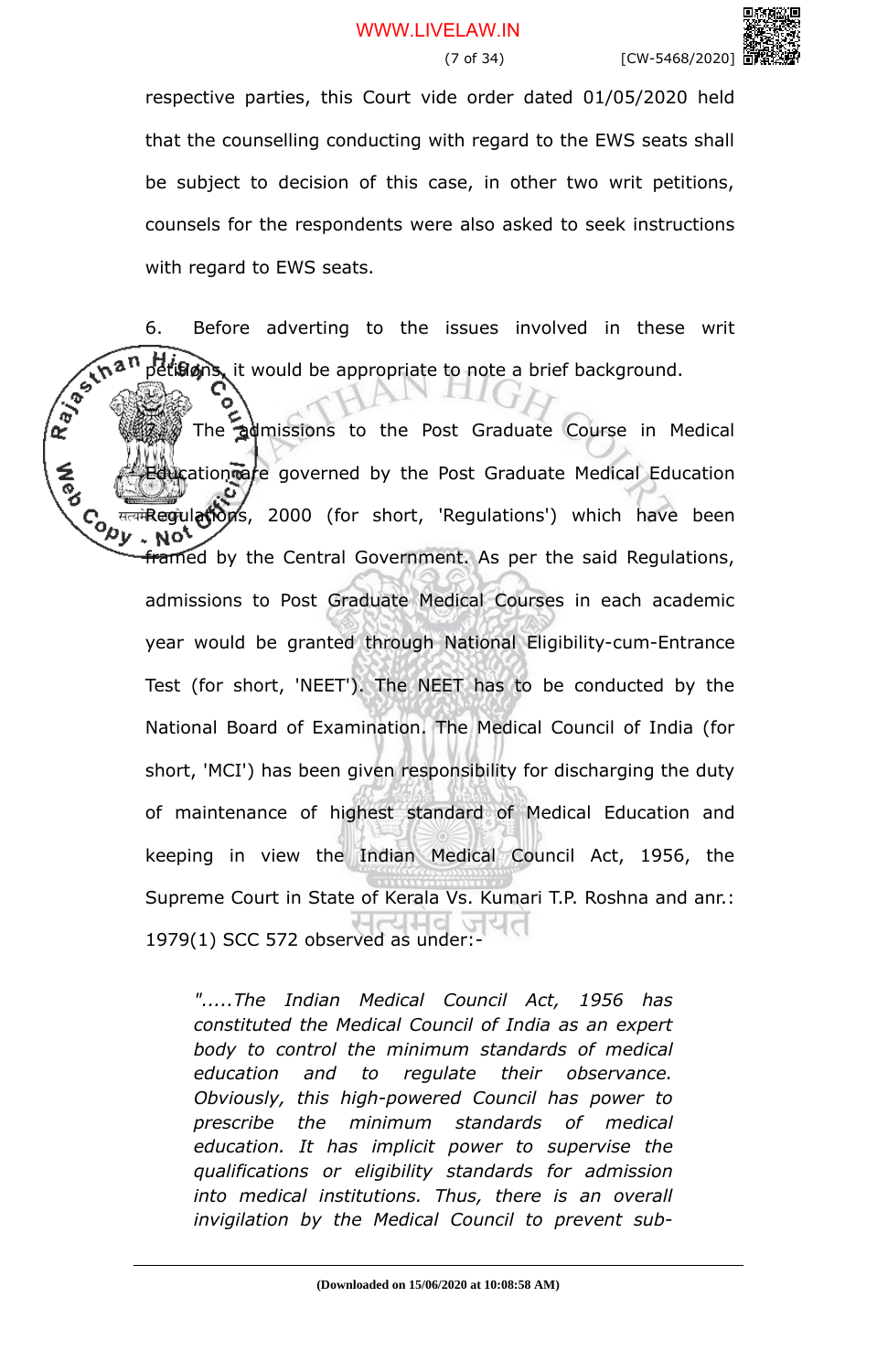*standard entrance qualifications for medical courses....."*

8. In MCI Vs. State of Karnataka: 1998(6) SCC 131, it was observed by the Supreme Court as under:-

*"........A medical student requires grueling study and that can be done only if proper facilities are available in a medical college and the hospital* R. P. S. In a n *attached to it has to be well equipped and the* Hig peaching faculty and doctors have to be competent *enough that when a medical student comes out, he is perfect in the science of treatment of human beings and is not found wanting in any way. The country does not want half-baked medical professionals coming out of medical colleges when they did not have full facilities of teaching and were not exposed to the patients and their ailments during the course of their study........."*

> 9. Again, in Dr. Preeti Shrivastava & Anr. Vs. State of MP & Ors.: 1999(7) SCC 120, the Constitution Bench of the Supreme Court held as under:-

*"While considering the standards of education in any college or institution, the calibre of students who are admitted to that institution or college cannot be ignored. If the students are of a high calibre, training programmes can be suitably moulded so that they can receive the maximum benefit out of a high level of teaching. If the calibre of the students is poor or they are unable to follow the instructions being imparted, the standard of teaching necessarily has to be lowered to make them understand the course which they have undertaken; and it may not be possible to reach the levels of education and training which can be attained with a bright group. Education involves a continuous interaction between the teachers and the students. The pace of teaching, the level to which teaching can rise and the benefit which the students ultimately receive, depend as much on the calibre of the students as on the calibre of the teachers and the availability of adequate infrastructural facilities. That is why a lower studentteacher ratio has been considered essential at the*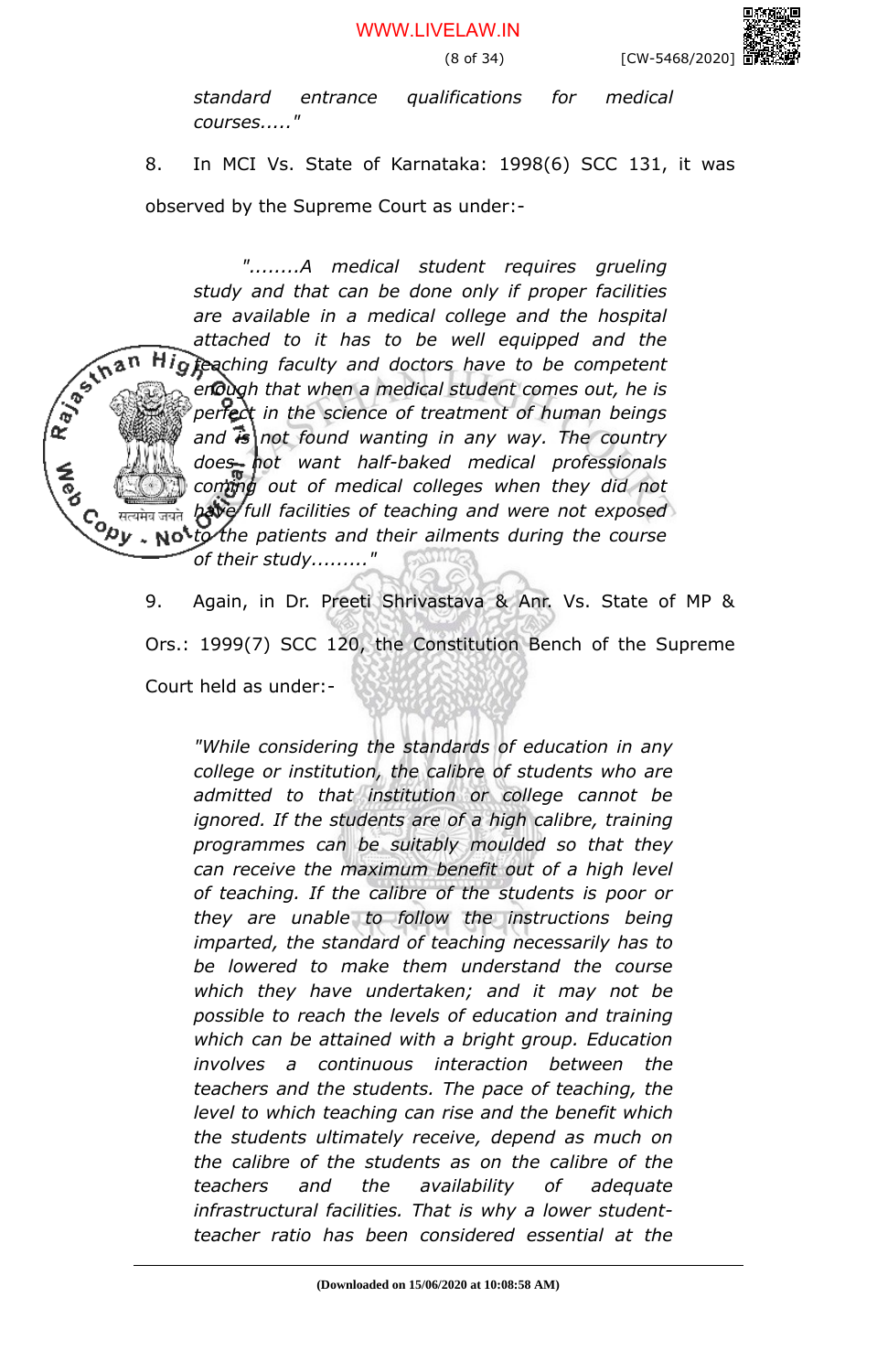*levels of higher university education, particularly when the training to be imparted is highly professional training requiring individual attention and on-hand training to the pupils who are already doctors and who are expected to treat patients in the course of doing their post-graduate courses."*

10. The aforesaid view has been reiterated by the Supreme Court time and again in several judgments.

11ig After amendment made in Section 10-D of the MCI Act, 1956 Rayan 4/08/2016, the Post Graduate Medical Courses from Academic sion  $2017-18$  would be on the basis of merit obtained in the rm entrance test. Regulation 9 of the Post Graduate Medical Co <sup>सत्यमेव जयते</sup> OV<br>९८७ Regul ations, 2000 deals with the procedure for selection of candidates for Post Graduate courses and the relevant provision for the purpose of the present cases deserves to be quoted which provides as under:-

> *"9(4) The reservation of seats in Medical Colleges/institutions for respective categories shall be as per applicable laws prevailing in States/Union Territories. An all India merit list as well as State-wise merit list of the eligible candidates shall be prepared on the basis of the marks obtained in National Eligibility-cum-Entrance Test and candidates shall be admitted to Postgraduate Courses from the said merit lists only.*  सत्यमव जयत

> *Provided that in determining the merit of candidates who are in service of government/public authority, weightage in the marks may be given by the Government/Competent Authority as an incentive upto 10% of the marks obtained for each year of service in remote and/or difficult areas or Rural areas upto maximum of 30% of the marks obtained in National Eligibility-cum Entrance Test. The remote and/or difficult areas or Rural areas shall be as notified by State Government/ Competent authority from time to time.*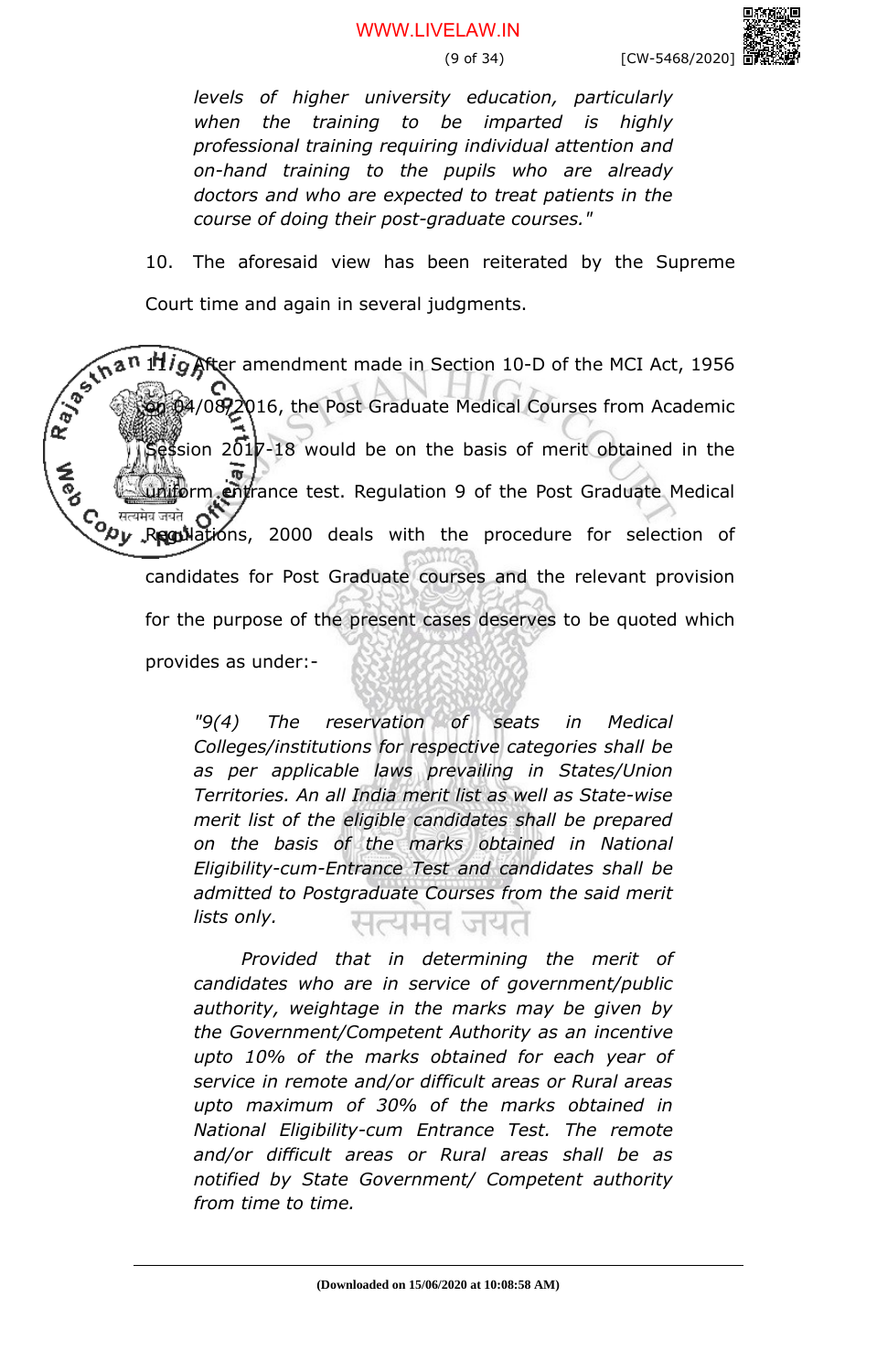

12. Certain amendments were made in Regulation 9A of the Post

Graduation Medical Education Regulations, 2000 vide notification dated 11/03/2017 & 31/07/2017 and following provisions were added:

## *"9A. Common Counseling*

*(1) There shall be a common counselling for* Rayaum *Admission to all Postgraduate Courses (Diploma/MD/*<br>*Allow the the planetical Educational Institutions MS/DM/M.Ch.) in all Medical Educational Institutions on the basis of merit list of the National Eligibilitycum-Entrance Test.*

 *(2) The Designated Authority for counselling for the 50%* 

Contra de de la mais de la mais de la mais de la mais de la mais de la mais de la mais de la mais de la mais d<br>Contra mais de la mais de la mais de la mais de la mais de la mais de la mais de la mais de la mais de la mais *All India quota seats fo the contributing States, as per*

*the existing scheme for Diploma and M.D./M.S. courses shall be the Directorate General of Health Services, Ministry of Health and Family Welfare, Government of India. Further, the Directorate General of Health Services, Ministry of Health and Family Welfare, Government of India shall conduct counselling for all postgraduate courses [Diploma, M.D./M.S., D.M./M.Ch.] in Medical Educational Institutions of the Central Government, Universities established by an Act of Parliament and the Deemed Universities. Furthermore, the Directorate General of Healt Services shall conduct the counselling for all Superspecialty courses (D.M./M.Ch.) in Medical Educational Institutions of the State Government, Deemed Universities, Universities established by an Act of Parliament, Universities established by an Act of State/Union Territory Legislature, Medical Educational Bodies, Trust, Society, Company or Minority Institutions.*

*(3) The counseling for admission to Diploma and M.D./M.S. in all medical Educational Institutions in a State/Union Territory, including, Medical Educational Institutions established by the State government, University established by an Act of State Union Territory Legislature, Municipal Bodies Trust, Society, Company or Minority Institutions shall be conducted by the State/Union Territory Government.*

*............."*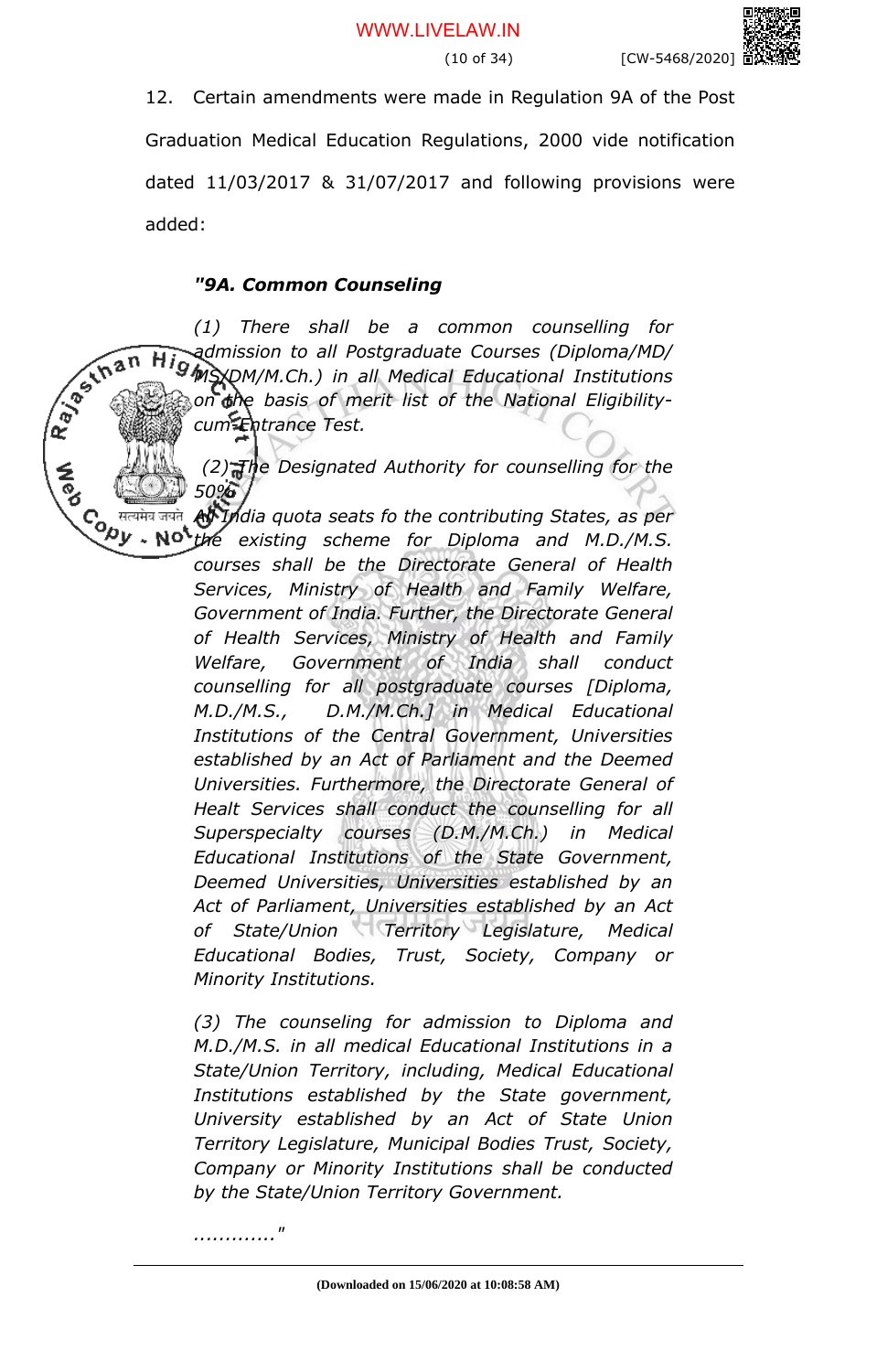(11 of 34) [CW-5468/2020]

13. Thus, there is a counselling to be conducted at All India level and for State level by the respective State Governments. The Government of India issued an office memorandum on 17/01/2019 wherein it is instructed that reservation for Economically Weaker Sections, who are not covered under the existing scheme of reservation for SC, ST, Socially & Educationally<br> **ART BACKWART Classes subject to maximum of 10% of of total seats in**<br> **ART BACKWART CONSISTING SOCIETY**<br> **ART CONSISTING SEARCH CONSISTS** Backward Classes subject to maximum of 10% of of total seats in category, shall be provided in admission to educational **istitutions.** It was further directed that all Central Educational nstitutions shall increase the number of seats, above the annual **Cody** permitted strength, in a manner so that the number of seats available in the various other categories are not reduced. This notification was issued in the wake of the 103rd Constitutional Amendment made in Article 15 of the Constitution of which adding clause 6 as under:-

> *"15(6) Nothing in this article or sub-clause (g) of clause (1) of article 19 or clause (2) of article 29 shall prevent the State from making,-*

> *(a) any special provision for the advancement of any economically weaker sections of citizens other than the classes mentioned in clauses (4) and (5): and*

> *(b) any special provision for the advancement of any economically weaker sections of citizens other than the classes mentioned in clauses (4) and (5) in so far as such special provisions relate to their admission to educational institutions including private educational institutions, whether aided or unaided by the State, other than minority educational institutions referred to in clause (1) of article 30, which in the case of reservation would be in addition to the existing reservations and subject to a maximum of ten per cent of the total seats in each category.*

*Explanation- For the purposes of this article and article 16,"economically weaker sections" shall be*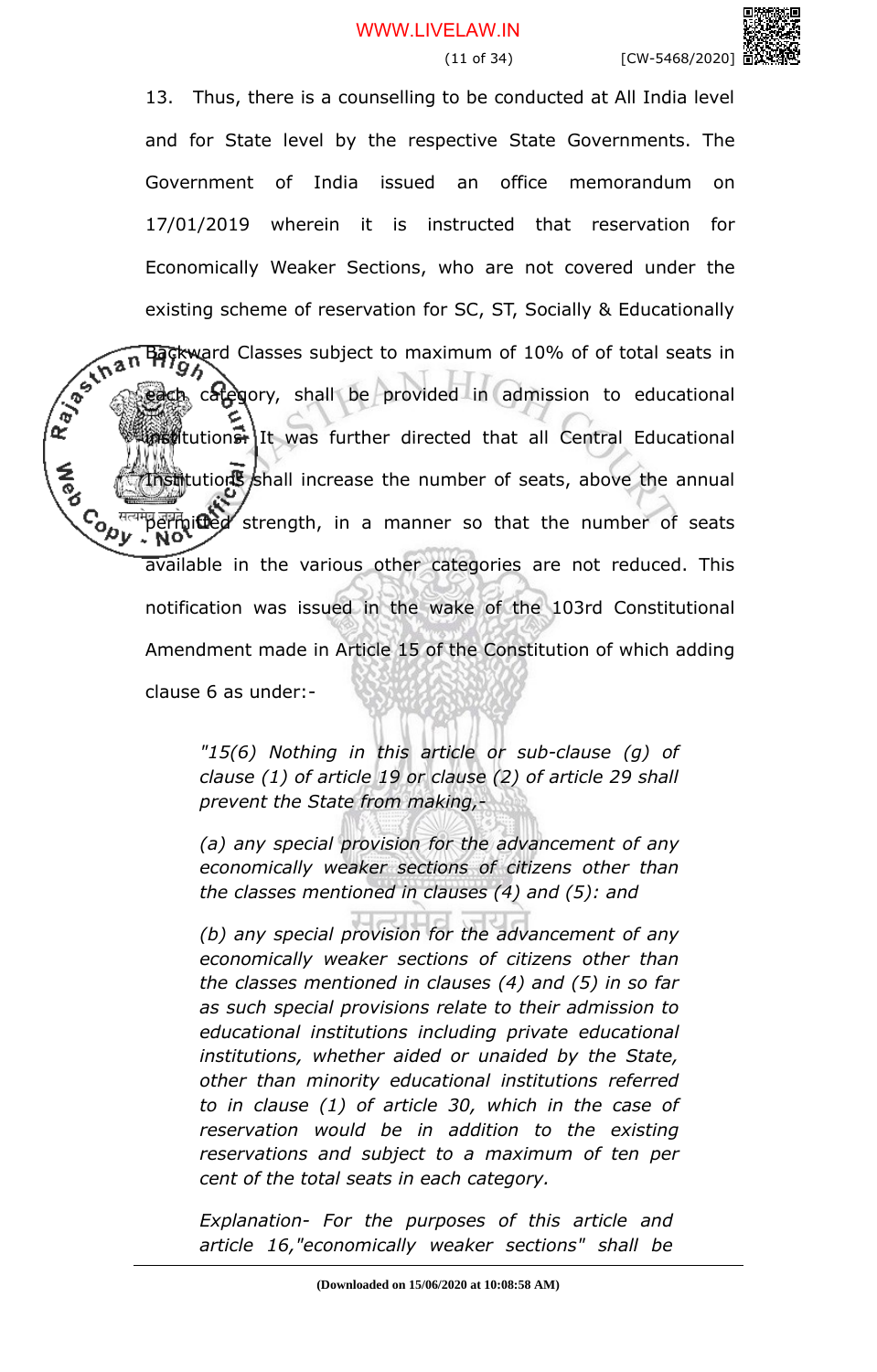*such as may be notified by the State from time to time on the basis of family income and other indicators of economic disadvantage."*

14. The Government of India issued another letter on 29/01/2019 to the Principal Secretaries of all the States and Union Territories (Medical Education) wherein it provided for increase of

seats in the Central Educational Institutions and also provided as<br>  $\frac{1}{2}$ <br>  $\frac{1}{2}$ <br>  $\frac{1}{2}$ <br>  $\frac{1}{2}$ <br>  $\frac{1}{2}$ <br>  $\frac{1}{2}$ <br>  $\frac{1}{2}$ <br>  $\frac{1}{2}$ <br>  $\frac{1}{2}$ <br>  $\frac{1}{2}$ <br>  $\frac{1}{2}$ <br>  $\frac{1}{2}$ <br>  $\frac{1}{2}$ <br>  $\frac{1}{2}$ <br> *"(e) All state Government/UTs have also been requested to give effect to the provisions of the said Constitution Amendment Act in respect of all higher education institutions funded/aided directly or* Contre *indirectly by the State Government starting from the* **NO** *academic year 2019-20.*

under:

*3. All State/UTs are requested to take appropriate action for implementing the provisions of the Amendment Act in the Medical/Dental/ Nursing/ Pharmacy Institutions/ Bodies etc under their control."*

15. The Board of Governors in Supersession of Medical Council of India issued a letter on 27/02/2020 to the Central Government provided for additional seats to various Medical Institutions for the Academic Year 2020-21 in order to implement 10% EWS quota in PG Medical Courses. In States which had already more number of seats than the seats required for implementing 10% EWS quota, the seats enhanced were mentioned in Para 2 of the order which did not include the State of Rajasthan. However, for the State of Rajasthan and other States, it was mentioned as under:-

*"3. However, in the States of Andhra Pradesh, Gujarat, Haryana, Odisha and Rajasthan the seats increased under 10/A and /or after conversion of diplomas to degree for the AY 2020-21 was less than the number of seats needed to be enhanced for implementing 10% EWS quota. In addition there were*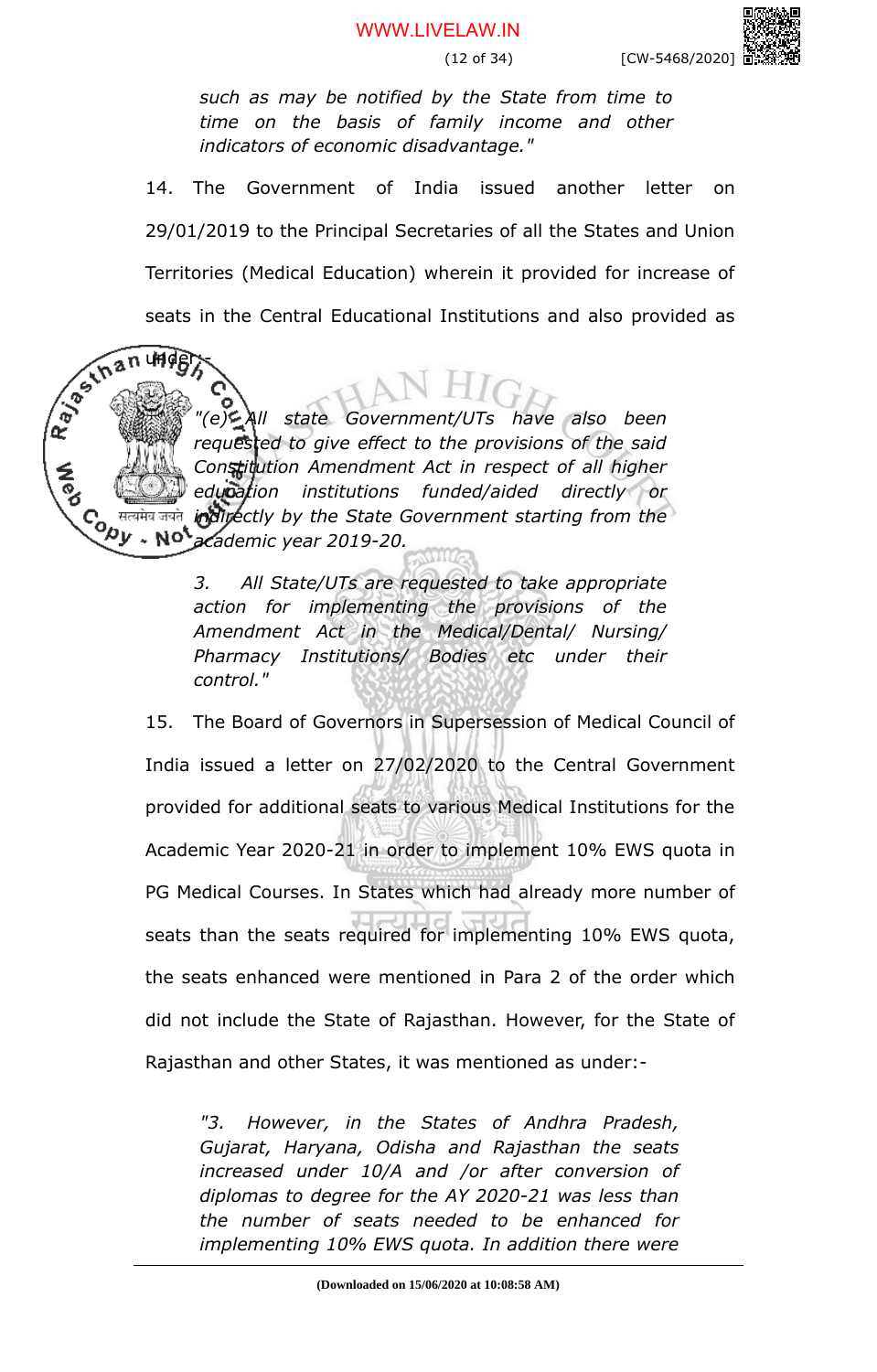(13 of 34) [CW-5468/2020]

*no applications for increase under 10/A or for conversion of diplomas to degree from the Government medical colleges from the States of Himachal Pradesh, Punjab and the UT of Chandigarh. The status of increase in the above mentioned 8 States in provided in the table below. Further it may be noted that no applications were received for EWS seat enhancement from the States of Delhi, Karnataka, Tamil Nadu, Manipur and Meghalaya.*



*4. The Governments of Andhra Pardesh, Chandigarh, Gujarat, Haryana, Himachal Pardesh, Odisha, Punja and Rajasthan were requested to send their specific proposals for increase in seats under 10/A for AY 2020-21, but had the potential to increase seats in accordance with the PGMER 2000 regulations so as to enable them to meet the required seat enhancement for implementing 10% EWS quota. It may be appreciated that no seats can be granted without requisite faculty because a PG student requires guidance from faculty for completion of the thesis, therefore, availability of requisite faculty has been carefully considered while granting additional seats within PGMER. DME of these states are also fully aware of the capacity of their colleges for PG courses. Proposals were received from the States of Andhra Pardesh, Chandigarh, Gujarat, Himachal Pardesh, Punjab and Rajasthan. The Board of Governors, Medical Council of India, considered the proposals of the State Governments and approved the proposals that were in conformity with the PGMER regulations. No proposal was received from Government of Haryana and Odisha. A total of 145 seats were additionally approved in the 6 above mentioned stated (Andhra Pardesh 6, Chandigarh 4, Gujarat 56, Himachal Pardesh 7, Punjab 17, Rajasthan 51). The details of State wise seats approved in various PG courses are Annexed.*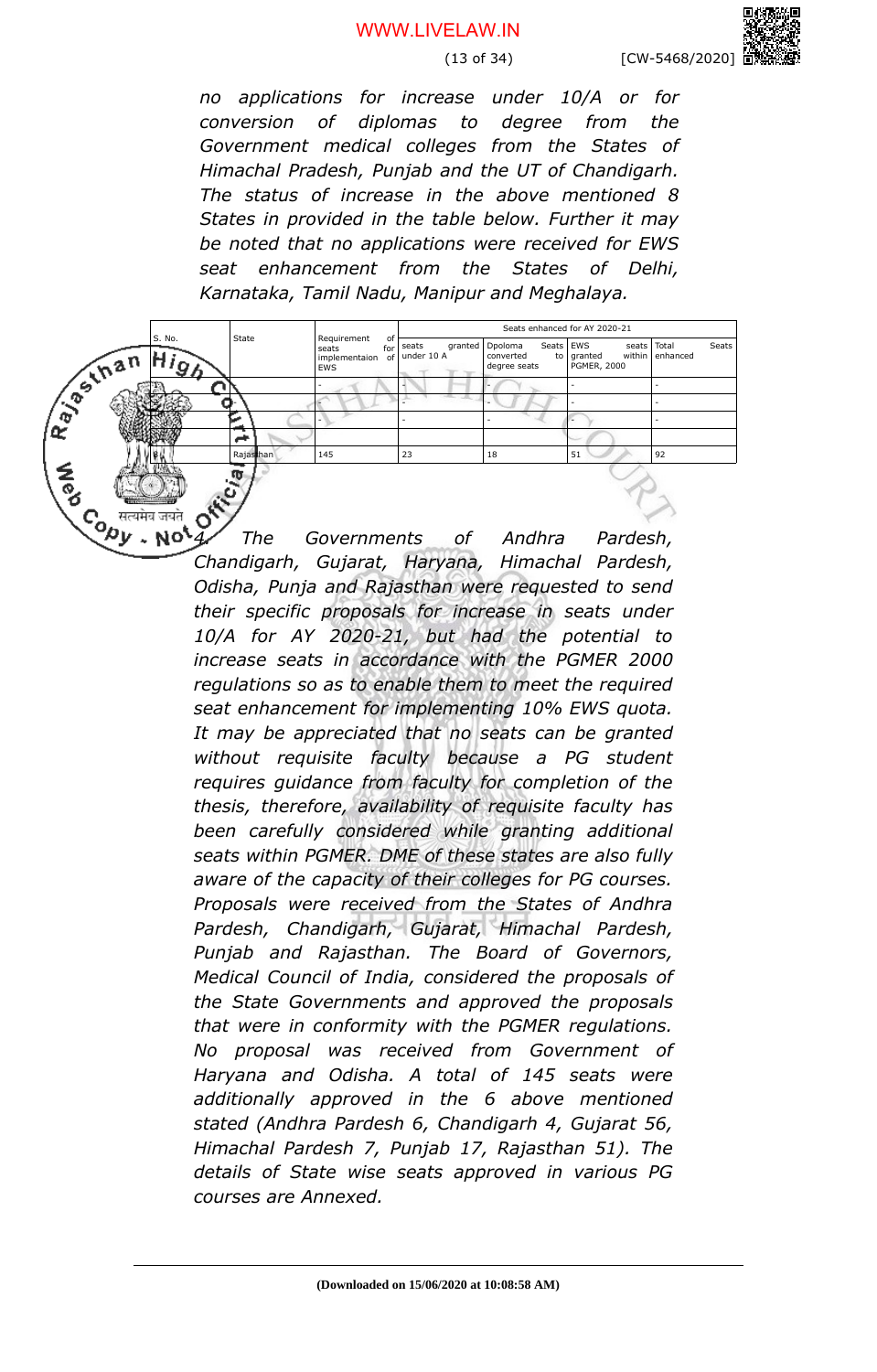(14 of 34) [CW-5468/2020]

*The Teaching Institutions are advised to apply for recognition of the qualification at the time of first available examination as per the provision of Section 11(2) of the IMC Act, 1956 in respect of these enhanced seats made available to them for implementation of EWS quota."*

16. Alongwith the aforesaid letter, the list of additional PG seats to be granted to Government Medical Colleges in various States

implementing 10% EWS quota as per PGMER, 2000, was also

ntioned

97,

Rayaun In the State of Rajasthan, the MCI and the Central  $r$ nment, as per their affidavit, has ultimately granted 89 seats C<sub>o सत्यमेव जयते</sub><br>V<sub>2</sub>py ji**n all** which includes 23 seats under Section 10A and 15 seats by converting Diploma to Degree and 51 additional seats were sanctioned for implementation of EWS quota in earmarked Colleges. These seats which had been increased were as under:-

| S. No. | State     | Name of Medical College            | Subject                      | No<br>of<br>seats<br>granted<br>under<br><b>EWS</b> |
|--------|-----------|------------------------------------|------------------------------|-----------------------------------------------------|
| 1      |           |                                    |                              |                                                     |
| 2      | ٠         |                                    |                              | ÷                                                   |
|        | ä,        |                                    |                              | ÷                                                   |
|        |           |                                    |                              |                                                     |
| 86     | Rajasthan | Government Medical College, Kota   | MD (Microbiology)            | 1                                                   |
| 87     | Rajasthan | Government Medical College, Kota   | MD (Paediatrics)             | 1                                                   |
| 88     | Rajasthan | Government Medical College, Kota   | MD (Respiratory Medicine)    | 1                                                   |
| 89     | Rajasthan | Government Medical College, Kota   | MS (Ophtalmology)            | 1                                                   |
| 90     | Rajasthan | Government Medical College, Kota   | MS (General Surgery)         | $\mathbf 1$                                         |
| 91     | Rajasthan | Government Medical College, Kota   | MD(Anaesthesiology)          | 1                                                   |
| 92     | Rajasthan | Government Medical College, Kota   | MS (Orthopaedics)            | 1                                                   |
| 93     | Rajasthan | Jhalawar Medical College, Jhalawar | MD (Anatomy)                 | $\mathbf 1$                                         |
| 94     | Rajasthan | Jhalawar Medical College, Jhalawar | MD (Physiology)              | 1                                                   |
| 95     | Rajasthan | Jhalawar Medical College, Jhalawar | MD (Biochemistry)            | 1                                                   |
| 96     | Rajasthan | RNT Medical College, Udaipur       | MD (Anaesthesiology)         | 2                                                   |
| 97     | Rajasthan | RNT Medical College, Udaipur       | MD (Paediatrics)             | 2                                                   |
| 98     | Rajasthan | RNT Medical College, Udaipur       | MD (Pathology)               | 1                                                   |
| 99     | Rajasthan | RNT Medical College, Udaipur       | MS (Obstetric & Gynaecology) | 1                                                   |
| 100    | Rajasthan | RNT Medical College, Udaipur       | MS (Orthopaedics)            | 2                                                   |
| 101    | Rajasthan | SMS Medical College, Jaipur        | MD ((Anatomy)                | 1                                                   |
| 102    | Rajasthan | SMS Medical College, Jaipur        | MD (Physiology)              | 2                                                   |
| 103    | Rajasthan | SMS Medical College, Jaipur        | MD (Biochemistry)            | 2                                                   |
| 104    | Rajasthan | SMS Medical College, Jaipur        | MD (Community Medicine)      | $\overline{2}$                                      |
| 105    | Rajasthan | SMS Medical College, Jaipur        | MD (Pathology)               | 2                                                   |
| 106    | Rajasthan | SMS Medical College, Jaipur        | MD (Microbiology)            | 2                                                   |
| 107    | Rajasthan | SMS Medical College, Jaipur        | MD (Forensic Medicine)       | $\overline{2}$                                      |
| 108    | Rajasthan | SMS Medical College, Jaipur        | MD (General Science)         | 2                                                   |
| 109    | Rajasthan | SMS Medical College, Jaipur        | MD (Respiratory Medicine)    | 1                                                   |

**(Downloaded on 15/06/2020 at 10:08:58 AM)**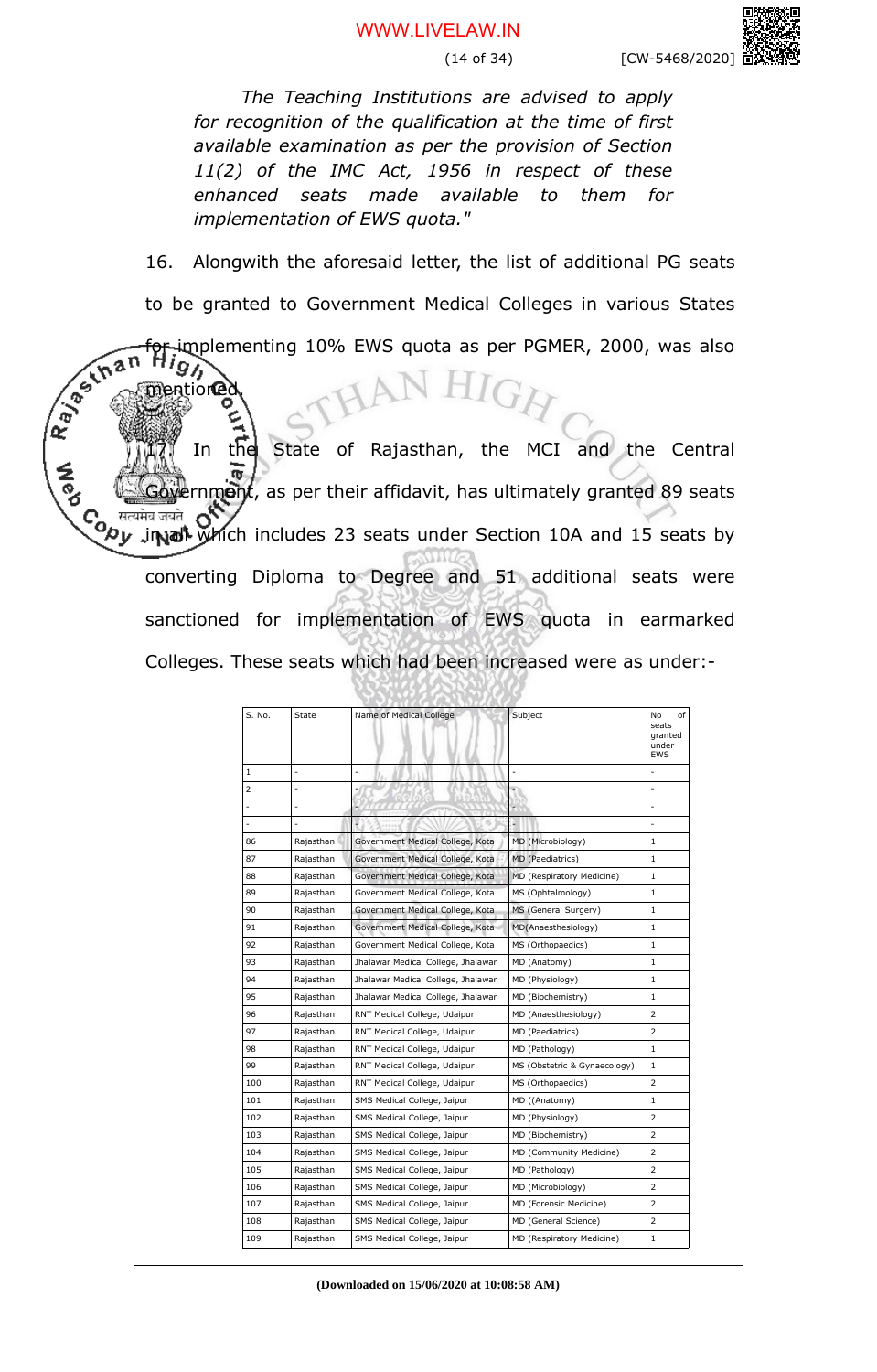(15 of 34) [CW-5468/2020]

| 110 | Rajasthan | SMS Medical College, Jaipur | (Physical<br><b>MD</b><br>Medicine   1<br>Rehabilitation) |   |
|-----|-----------|-----------------------------|-----------------------------------------------------------|---|
| 111 | Rajasthan | SMS Medical College, Jaipur | MD (Radio-Diagnosis)                                      | 2 |
| 112 | Rajasthan | SMS Medical College, Jaipur | MD (Psychiatry)                                           | 1 |
| 113 | Rajasthan | SMS Medical College, Jaipur | MD (Anaesthesiology)                                      | 2 |
| 114 | Rajasthan | SN Medical College, Jodhpur | MD (Anaesthesiology)                                      | 2 |
| 115 | Rajasthan | SN Medical College, Jodhpur | MD (Microbiology)                                         | 1 |
| 116 | Rajasthan | SN Medical College, Jodhpur | Ms (Obstetric & Gynaecology)                              | 1 |
| 117 | Rajasthan | SN Medical College, Jodhpur | MD (Paediatrics)                                          | 1 |
| 118 | Rajasthan | SN Medical College, Jodhpur | MD (Pathology)                                            | 1 |
| 119 | Rajasthan | SN Medical College, Bikaner | MD (Dermatology, Venerology &<br>Leprosy)                 | 1 |
| 120 | Rajasthan | SN Medical College, Bikaner | MD (Forensic Medicine)                                    | 1 |
| 121 | Rajasthan | SN Medical College, Bikaner | MS (Ophthalmology)                                        | 1 |
| 122 | Rajasthan | SN Medical College, Bikaner | MD (Pathology)                                            | 2 |

he aforesaid facts are part of the affidavit filed by the Law fcer, MCI in response to the writ petitions and they have not dismitted.

Rayan

**Contr** 

In view of the aforesaid provisions, an Information Bulletin for the Session 2020 for National Eligibility-cum-Entrance Test (Post Graduate) (hereinafter referred as NEET-PG) was published by National Board of Examinations in conformity with the PG Regulations, 2000. In Para 13.1 in relation to reservation, it was provided that "10% seats of the total intake capacity in the Medical College where additional seats have been allocated for implementation of EWS quota shall be reserved for candidates belonging to EWS category". Para 13.1 provides as under:-

# *"13.1 For counseling to be conducted By DGHS:*

*For information regarding reservation in institutions for which counseling shall be conducted by DGHS, please visit Medical Counseling Committee website www.mcc.nic.in There shall be a reservation of 15 per cent for the candidates of the Scheduled Castes, 7.5 per cent for the candidates of Scheduled Tribes. Further, 27% seats shall be reserved for non-creamy layer OBC candidated in Central Institutions in accordance with the provisions of Central Educational Institutions (Reservations in*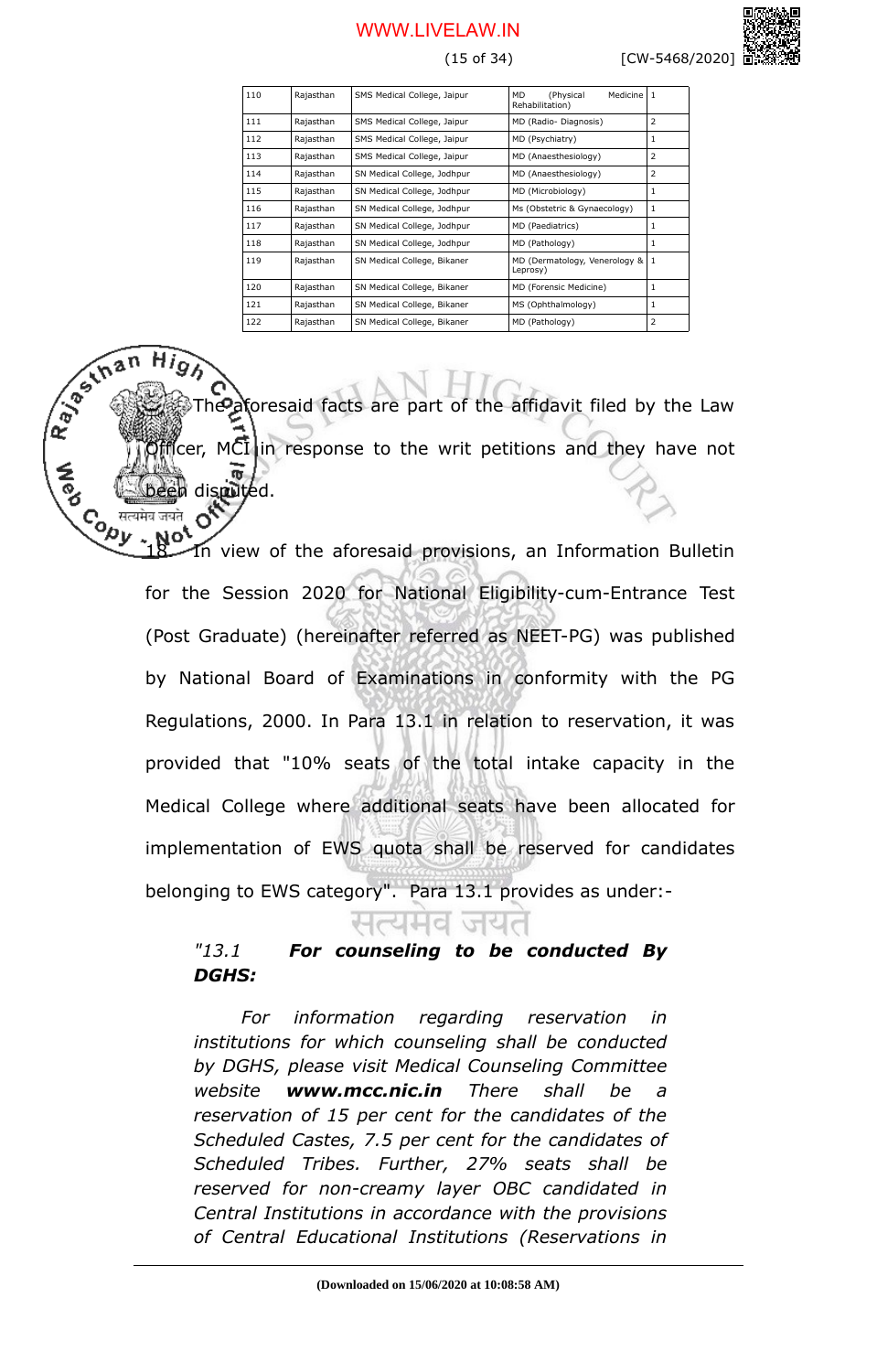*Admission) Act, 2006. Reservation would be applicable to the castes mentioned in the Central list of OBC Candidates from creamy layer and those who do not come under Central List of OBC are advised to mention their category as Unreserved.*

*10% seats of the total intake capacity in a medical college where additional seats have been allocated for implementation of EWS quota shall be reserved for candidates belonging to EWS category.*

*5% seats of annual sanctioned intake capacity shall be filled up by persons with benchmark disabilities in accordance with the provisions of the Rights of Person with Disabilities Act, 2016, based on the merit list of National Eligibility-Cum-Entrance Test for admission to Postgraduate medical Courses and MCI guidelines.* O

Rayaun

Contra de de la main de la main de la main de la main de la main de la main de la main de la main de la main de<br>Contra main de la main de la main de la main de la main de la main de la main de la main de la main de la main *List of Centres who will issue Disability Certificates as per 21 benchmark Disabilities given under RPwD Act-2016 is placed at Annexure-III"*

> 19. As per Para 13.2 of the Information Bulletin, "for States/ Union Territories, the reservation policy, guidelines applicable to different States/Union Territories will be followed for respective States/Union Territories quota seats. Para 13.2 of the Information Bulletin provides as under:-

# *"13.2 For States/Union Territories - 50% State quota seats and Private Medical Colleges/ Institutes/ Universities/ Deemed Universities*

*a) Reservation policy and guidelines applicable in different States/Union Territories of India will be followed for the respective State /Union territory quota seats.* 

*b) NBE shall be providing only the data of candidates and the marks scored by them in NEET-PG to the State Governments / Counseling Authority without applying the reservation prevalent in the concerned States/Private Medical Colleges/ Institutes/ Universities. The merit list and category wise merit list for the concerned State shall be generated by the State themselves as per applicable Regulations,*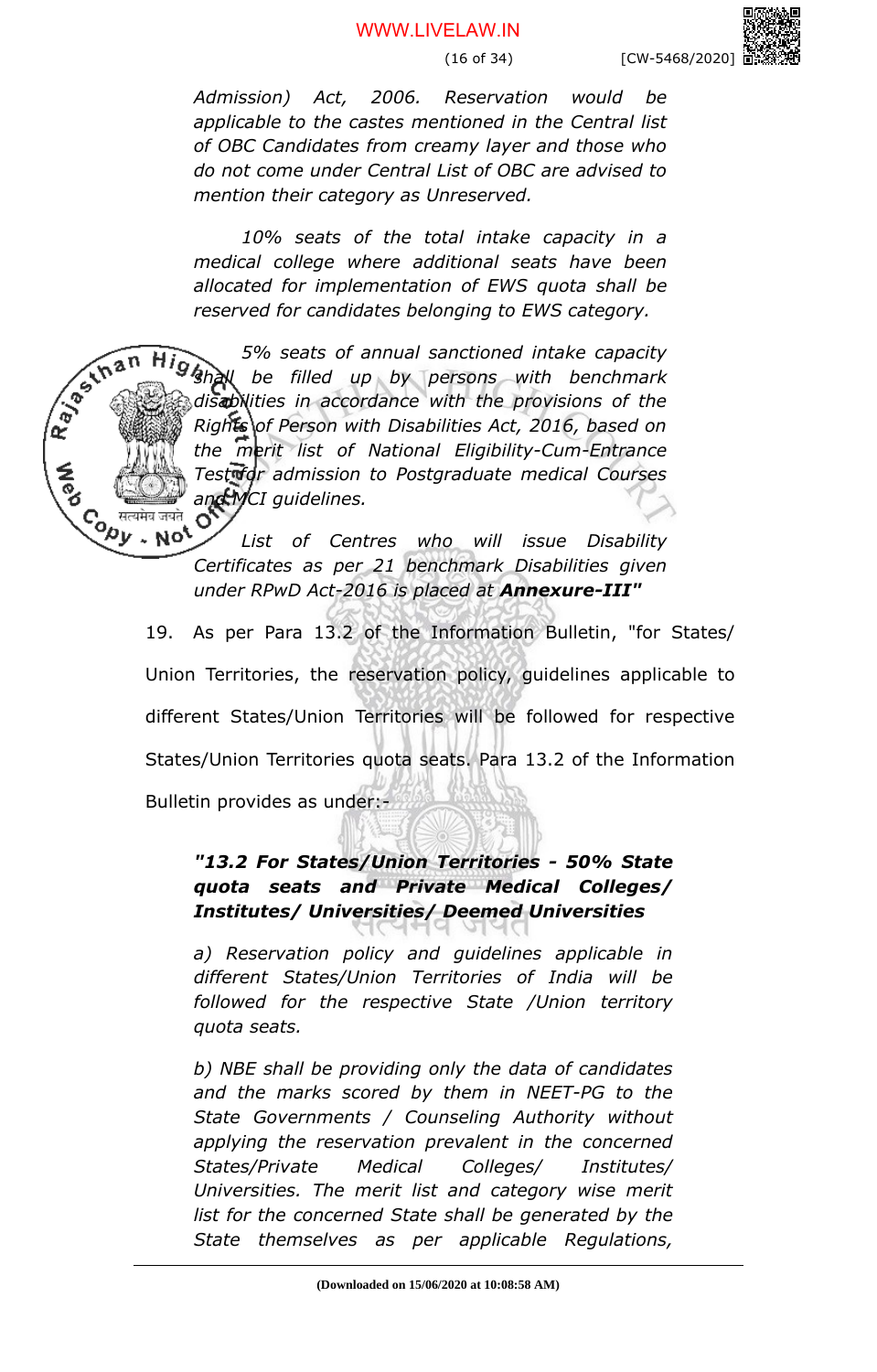*qualifying criteria, applicable guidelines and reservation policies."* 

20. The petitioners in the present writ petitions have challenged action of the State Government in not including the aforesaid additional seats which were provided by the MCI for implementation of 10% EWS quota and submitted that on account of not including the said seats in the first round of counselling,<br>serious prejudice has been caused to the candidates of comparisons of the candidates of the candidates of the candidates of the candidates of the candidat serious prejudice has been caused to the candidates of general gory who were meritorious and would have been provided the leges and faculties of their choice and would have been placed rdingly but instead, in the first round of counselling, the **Copy** didates, who were lesser in merit and belonging to EWS quota, have been allotted seats more than the number of seats which were available for them.

> 21. Another argument which has been raised is with regard to extent of reservation to EWS category and it is submitted by Mr. RN Mathur, learned Senior Advocate for the petitioners that EWS reservation can be provided only against increased seats and the existing general quota seats cannot be reduced to give reservation to EWS. He submitted that as the MCI had allocated the particular Colleges the additional seats for the purpose of implementation of EWS reservation, the said increased seats in the concerned Colleges alone could have been allotted to EWS candidates and a general roster as applied could not have been applicable. He further submitted that for Medical College, Ajmer, no seat was provided by the MCI vide its letter dated 27/02/2020 and, therefore, the admissions of EWS category could not have been made. He further submitted that similarly in SMS Medical College,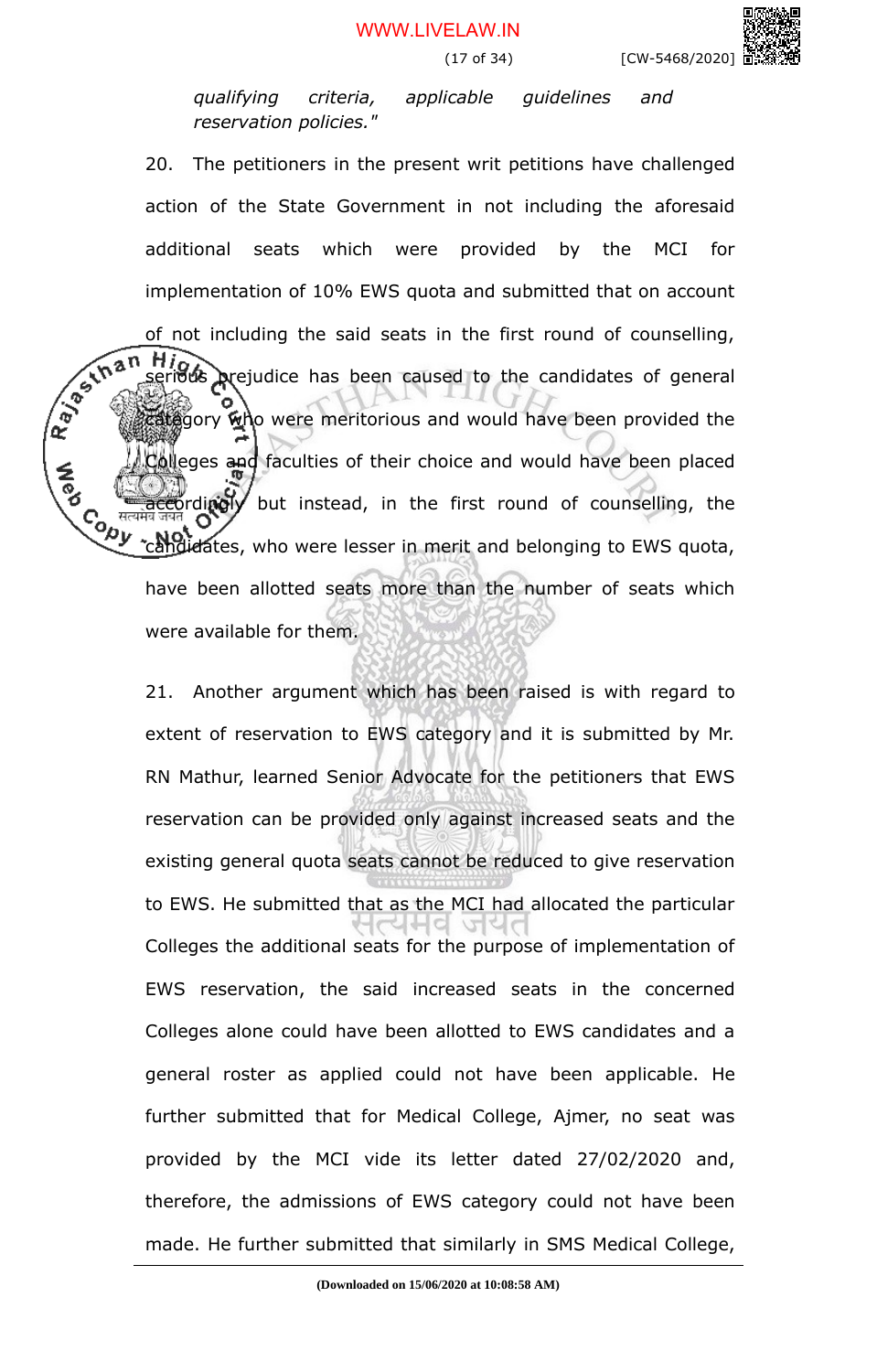Jaipur, the seats, which were earmarked vide letter dated 27/02/2020, could have only been available for EWS candidates whereas the respondents have allotted seats by applying a general roster.

22. Learned Sr. Advocate Mr. RN Mathur further submitted that the reservation to EWS provided to 10% of admission capacity is<br>  $x^2 + a^n$  in addition to the existing reservation, however, the addition does in addition to the existing reservation, however, the addition does **not mean that cap of 50% of reservation could be breached. He** elies on the judgments rendered by the Apex Court in Indira **A**<br>Po ney Vs. UOI: 1992 (suppl.) (3) SCC 217 and Nagraj Vs. UOI Co <sup>सत्यमेव जयते</sup> OV<br>V*V* -2006(8) SCC 212 to submit that ceiling limit of 50% continues to apply. It is submitted that if EWS reservation is allowed to be a vertical reservations, 64% of the total seats would stand reserved and the said reservation would be in violation of Articles 14, 15 and 16 of the Constitution of India as by an enabling provision, 50% cap cannot be breached by the State Authorities. He further submitted that there were only 51 seats which were available as additional seats which were created for the purpose of implementation of EWS quota while in the first round of counselling 55 seats have been allotted to EWS. He further submitted that the State of Rajasthan required 145 seats for implementation of 10% quota for EWS but due to the lethargy of the State machinery, the MCI did not grant them the total number of seats on account of non-availability of infrastructure.

> 23. Learned Senior Counsel Mr. RN Mathur further submitted that even otherwise as the State Medical Colleges did not send the seat matrix for EWS in the first counselling, the State PG Counselling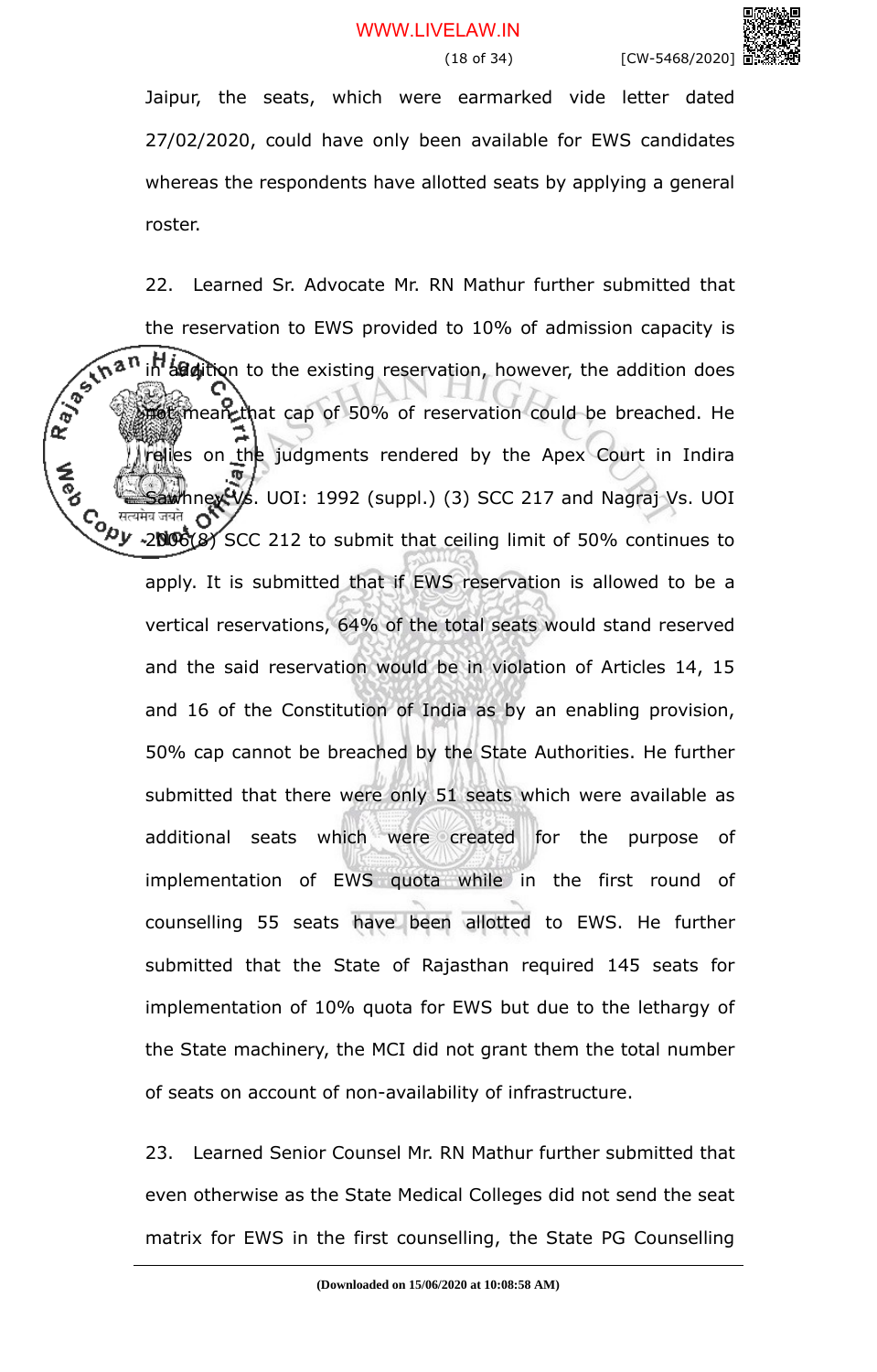

Board has wrongly included EWS in the first round of counselling as it goes against the provision of Clause 13.1 which provides for admissions to EWS only on availability of increased seats. The State Government was entitled to have its reservation policy but it could not have deviated form the guidelines laid down by the MCI in view of the medical education falling in Entry 66 of the Union List and in view of the judgment rendered by the Apex Court in Dr.<br>
The gradient court in Dr. eeti Shrivastava & Anr. Vs. State of MP & Ors.: 1999(7) SCC Learned Senior Counsel has also taken this Court to the  $\frac{1}{2}$  and  $\frac{1}{2}$  the State to submit that in the first round of  $\mathcal{C}_{\mathbf{a}_{\mathbf{b}}}\overline{\mathbf{a}}$  and  $\overline{\mathbf{c}}$  and  $\overline{\mathbf{c}}$  and  $\overline{\mathbf{c}}$  and  $\overline{\mathbf{c}}$  and  $\overline{\mathbf{c}}$  and  $\overline{\mathbf{c}}$  and  $\overline{\mathbf{c}}$  and  $\overline{\mathbf{c}}$  and  $\overline{\mathbf{c}}$  and  $\overline{\mathbf{c}}$  and  $\overline{\mathbf{c}}$  and  $\overline{\mathbf{c}}$ submit that the State Government could not have included the EWS reservation in the first round of counselling. It is further submitted that in the State of Haryana, the allotment of EWS quota was only made with reference to the specific course/College allotted by the MCI for EWS. Noting the same, the High Court of Punjab & Haryana has approved the said method in Dr. Vikram Pal Vs. State of Haryana, decided by the Division Bench on 06/05/2020. Learned Sr. Counsel further submitted that for PG Medical admissions, it is the Branch and College which is decided by merit meaning thereby the Branch and College have their importance for the students and counselling has to be applied accordingly.

Ray of that

**A**<br>Po

24. Mr. Shobhit Tiwari, learned counsel for the petitioners in CWP-5468/2020, submitted that the reservation for EWS candidates has been provided in terms of Article 15(6) of the Constitution of India in the Medical Institutes and the MCI for the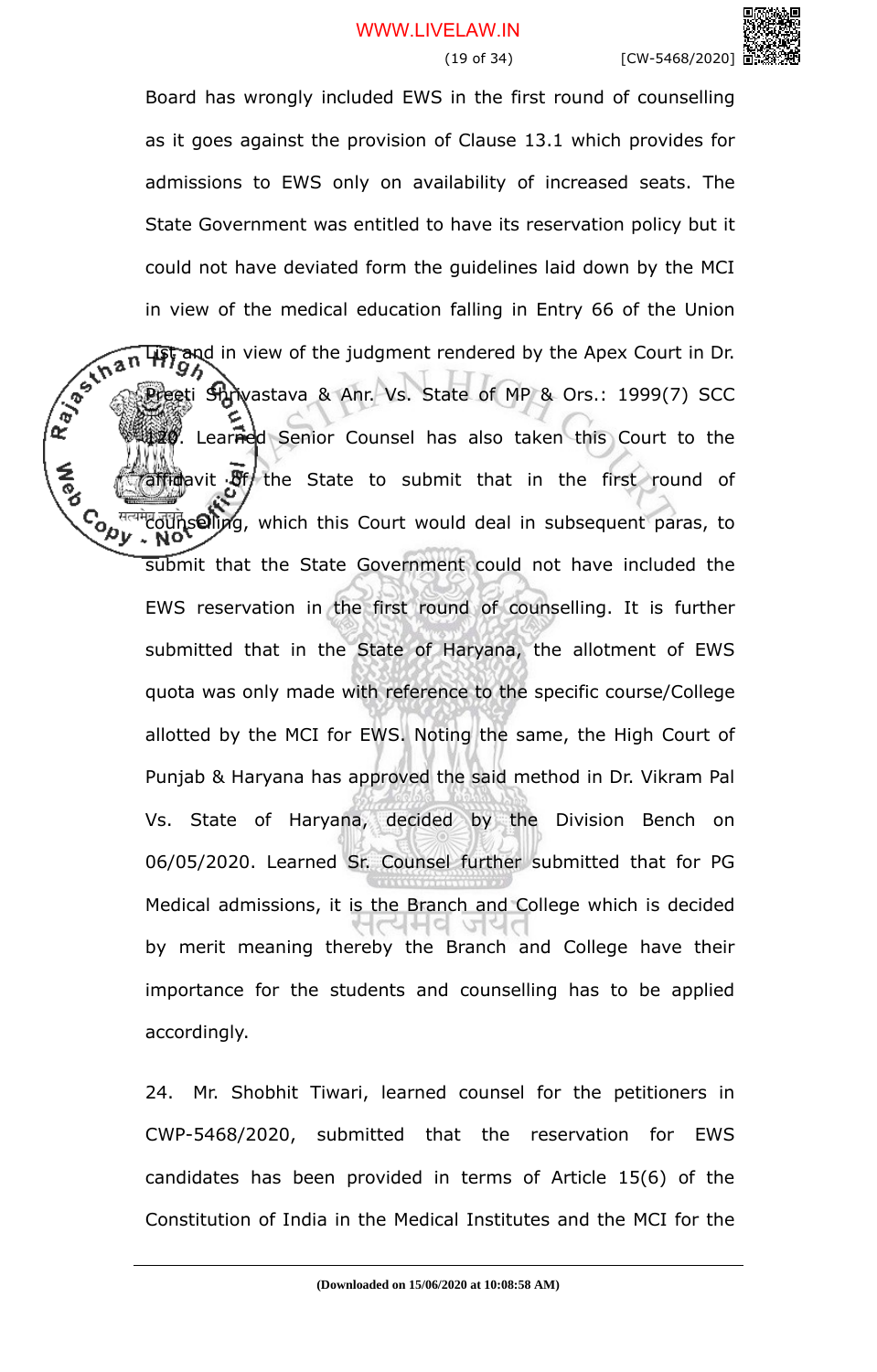

(20 of 34) [CW-5468/2020]

purpose of implementation it had issued a letter on 27/02/2020 which starts with the words "for the purpose of implementation" and thus, the implementation of EWS quota for PG seats would be governed solely by the letter dated 27/02/2020. The State Government cannot be allowed to depart from the instructions issued by the MCI and it was required to fill up all 89 seats in the<br>  $\frac{1}{2}$ <br>  $\frac{1}{2}$ <br>  $\frac{1}{2}$ <br>  $\frac{1}{2}$ <br>  $\frac{1}{2}$ <br>  $\frac{1}{2}$ <br>  $\frac{1}{2}$ <br>  $\frac{1}{2}$ <br>  $\frac{1}{2}$ <br>  $\frac{1}{2}$ <br>  $\frac{1}{2}$ <br>  $\frac{1}{2}$ <br>  $\frac{1}{2}$ <br>  $\frac{1}{2}$ State quota and for 50% seats allotted to the All India Quota was not warranted. He further submitted that as 89 seats were available before the first round of counselling, there is no reason mot having included the said seats. The excuse taken by the Conselling Board of having not been provided with the seat matrix by the respective Medical Colleges cannot be accepted as the letter dated 27/02/2020 itself provided the additional seats which were available in the respective Medical Colleges. It is further submitted that when two of the Medical Colleges namely; Jhalawar and Jodhpur had already provided increased seats, there was no reason for not including the other remaining seats. It is submitted that before the counselling itself, if there was any intention of the State Government to implement EWS quota in the first round of counselling, it should have called for all the seats from the respective Medical Colleges before conducting the counselling. It is, however, submitted that from the documents, which have come on record, the State Government itself provided for implementation of EWS quota subsequently vide its letter dated 05/05/2020 as has been placed alongwith additional affidavit and in pursuance thereof, the respective Medical Colleges, through their Principals, have sent the seats. Hence, before the seats were available, the same could not have been included in

**A**<br>Po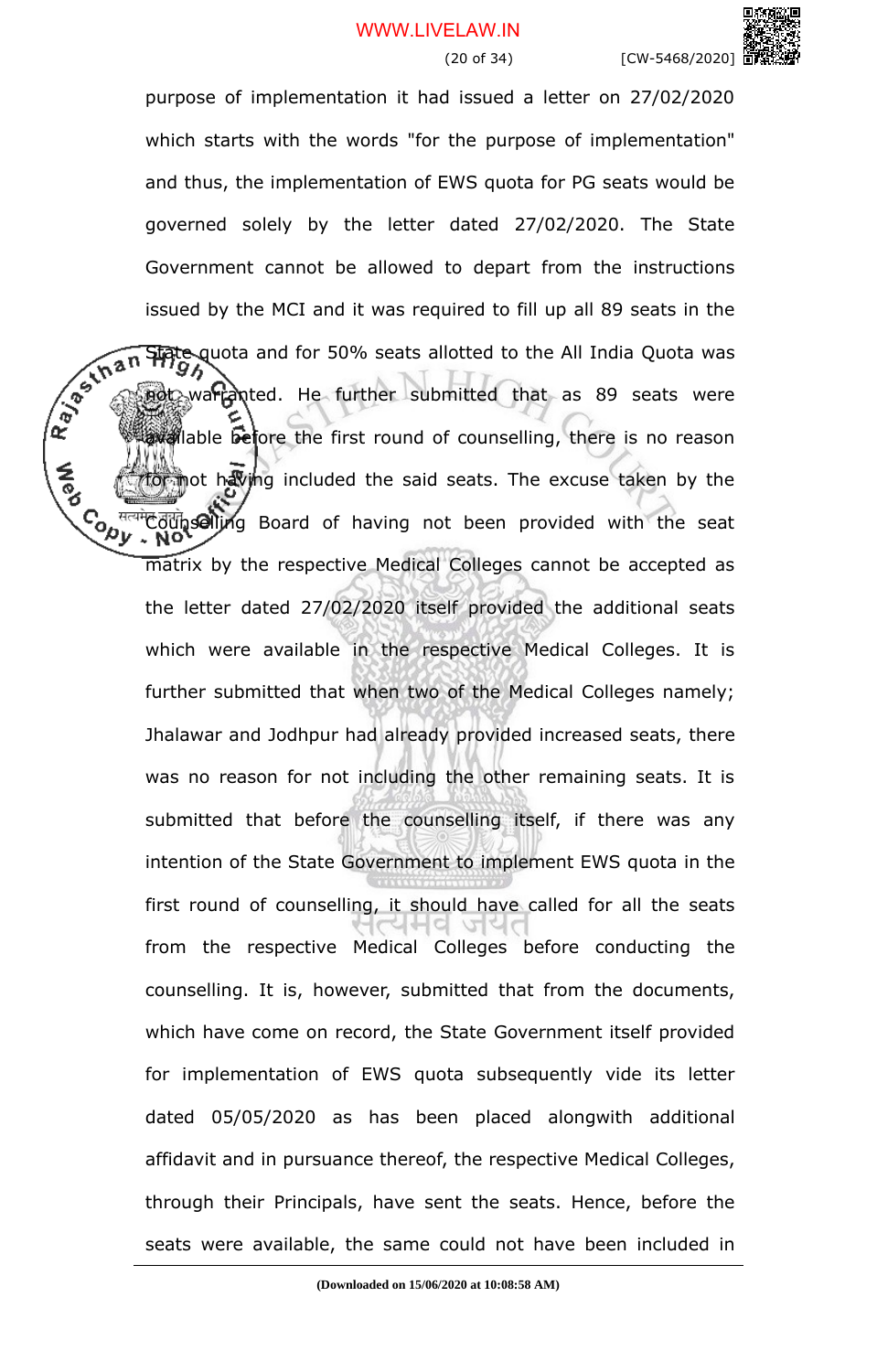the first round of counselling. He further submitted that on account of inaction, several students have been denied their original claim for admission to the College of their choice and to the seats which were available for admission therein.

25. Dr. Nupur Bhati, learned counsel appearing for the petitioners in CWP-5495/2020 submitted that in the second round<br>
we are the second of the students from general category would be put to<br>
the students, who has the students, who has the second round be put to  $\sigma$   $\epsilon$   $\epsilon$   $\omega$  selling, the students from general category would be put to **Loss** as the EWS students, who have been allotted seats in the first und of counselling, will freeze the seats and would not leave **A**ed  $optr$  for the candidates and the open general category Co <sup>सत्यमेव जयते</sup> OV<br>Nu xakedidates will have to satisfy themselves that the additional seats in the other Colleges which may not be of their choice in second round. Learned counsel further submitted that till the seats were not available with the State Government, the EWS reservation could not have been applied as the basic principle of application of EWS category was that the existing status of the open category candidates should not be disturbed meaning thereby, 50% reservation which was available was not required to be disturbed and submitted that the candidates who have been admitted should be ousted and a fresh counselling be conducted.

> 26. Mr. Angad Mirdha, learned counsel for the respondent-MCI submitted that once the seats have been allocated to the State Government for implementation of EWS quota, it was incumbent upon the State Government to have included the State seats in the first round of counselling and the State cannot absolve itself from its responsibility of providing EWS reservation only after including the additional seats. It is stated by him on instructions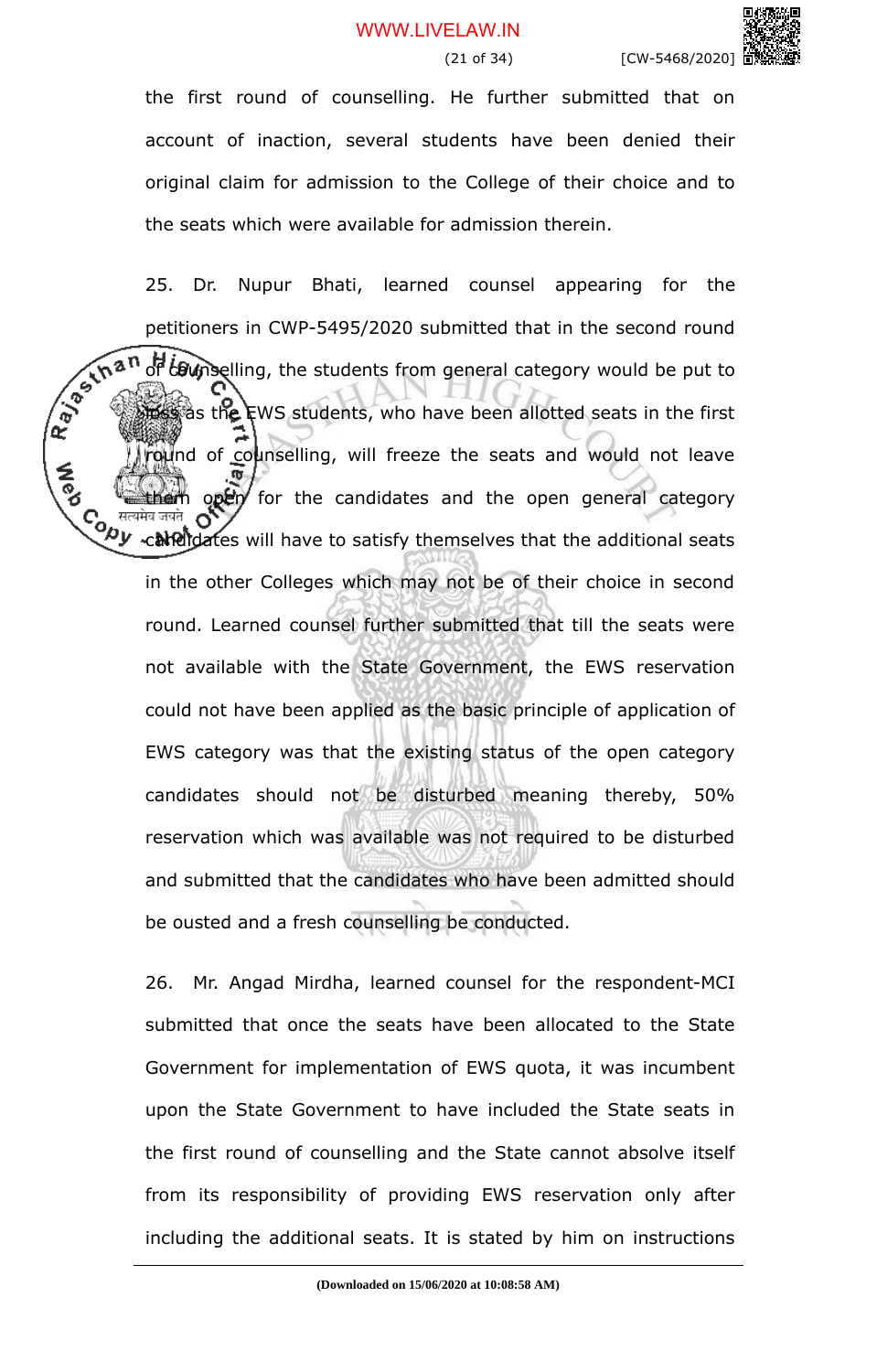

that the increased seats are not specifically earmarked to EWS quota and the purpose of increasing the seats is mainly to enhance the total number of seats so that 10% EWS reservation could be meted out. However, he disputes the contention of Mr. RN Mathur, Sr. Adv. that the Colleges where the seats have been earmarked should alone be allotted to EWS category.

Ray of this **77. WR.** MS Singhvi, learned Advocate General for the State, on te other hand, submitted that the reservation was to be applied per the National Board of Examination Information Bulletin CB2 which provided that the reservation policy and Co सत्यमेव जयते OV<br>Wy <sub>\*9</sub>Nieglines applicable to the Sate will be followed for the respective States. He further submitted that the State Government had issued an instruction booklet wherein it was provided that reservation to EWS shall be provided as per their merit and shall be applicable on all educational institutions in view of letter dated 17/03/2020 and UO Note dated 22/02/2019. He further submitted that there is no challenge to the provisions laid down in the instruction booklet and therefore, all the students had full knowledge that EWS reservation would be applied. He fairly stated that so far as the additional seats as provided by the MCI are concerned, they ought to be included in the first round of counselling, however, he submitted that merely because not including them in the first round of counselling, there is no apparent loss to the candidates as the open category candidates would have a right of exit meaning thereby a candidate, who has already been admitted in the first round of counselling, shall be entitled to exit and again opt for a seat which may be available in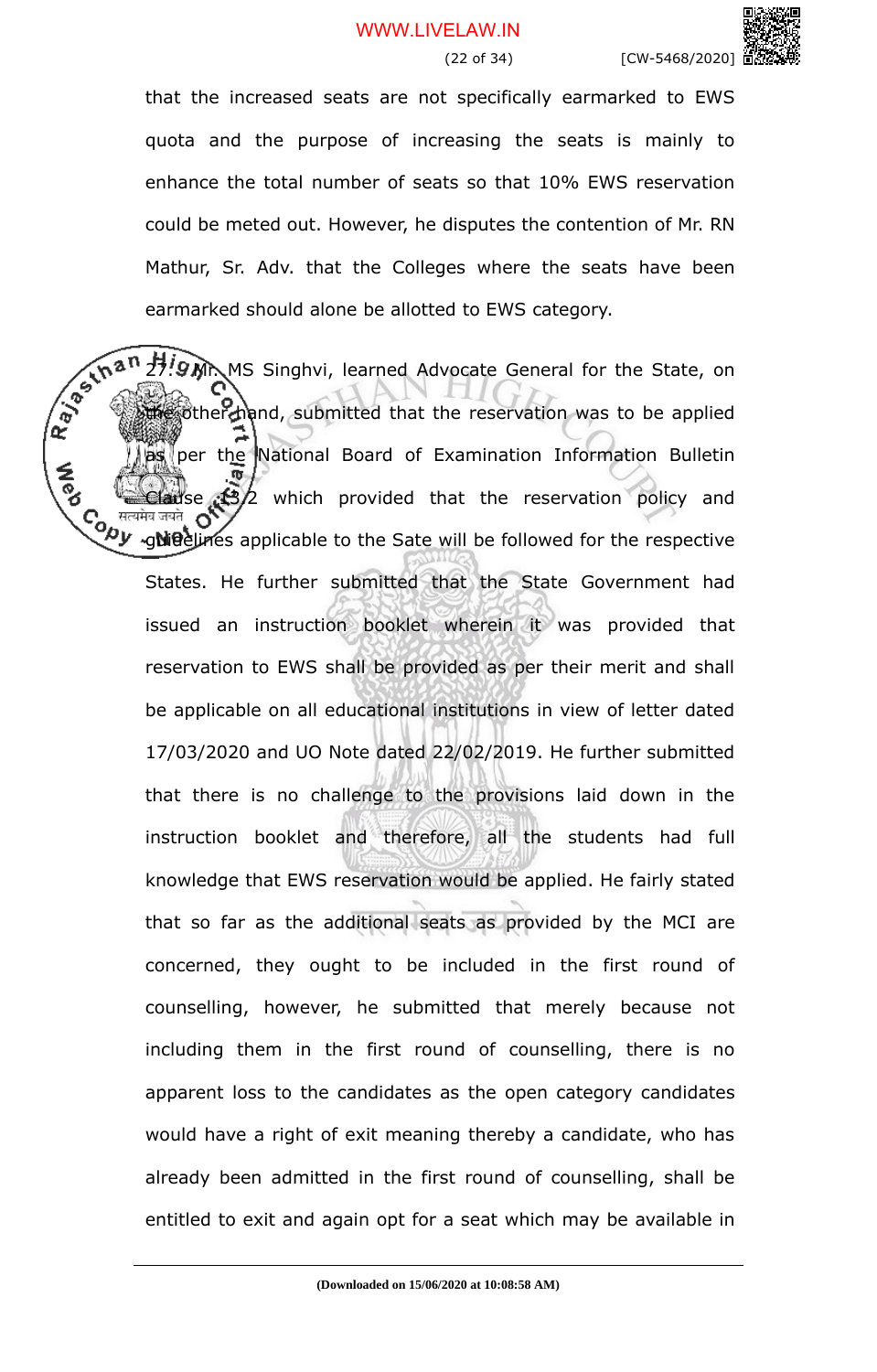the second round of counseling. He has taken this Court to the affidavit and additional affidavit filed by the State to submit that non-inclusion of additional seats in the first round of counselling will not alter the situation materially. He further submitted that amongst the petitioners, 9 candidates did not get any seat as per their choice and it is only 1 petitioner i.e. Dr. Vikas Bhardwaj who Would get SN Medical College instead of SP Medical College lotted to him and as per the choice given by them.

Ray of thi The Chairman, NEET PG Admission Board also appeared e the Court and submitted that he has applied EWS roster by C<sub>o सत्यमेव जयते</sub> OV<br>Vy <sub>ra</sub>dopting the State Government roster dated 24/02/2020, which was for the purpose of direct recruitment in the State and has kept the seats at no.11, 22, 30, 41, 51, 60, 79 and so on and so forth for implementation of 10% EWS reservation and the Colleges have been allotted accordingly.

> 29. Mr. RB Mathur, learned counsel appearing for the newly impleaded respondents who are the students from EWS category and have been admitted in the first round of counselling, submitted that their admission ought not be cancelled as they were entitled to be given admission in terms of the Constitutional mandate under Article 15(6) of the Constitution of India which was followed by the State Government and once the State Government has made provisions for admission in educational institutions to 10% EWS quota, merely because the additional seats have not been included in the first round, such EWS candidates who have already been admitted need not be ousted.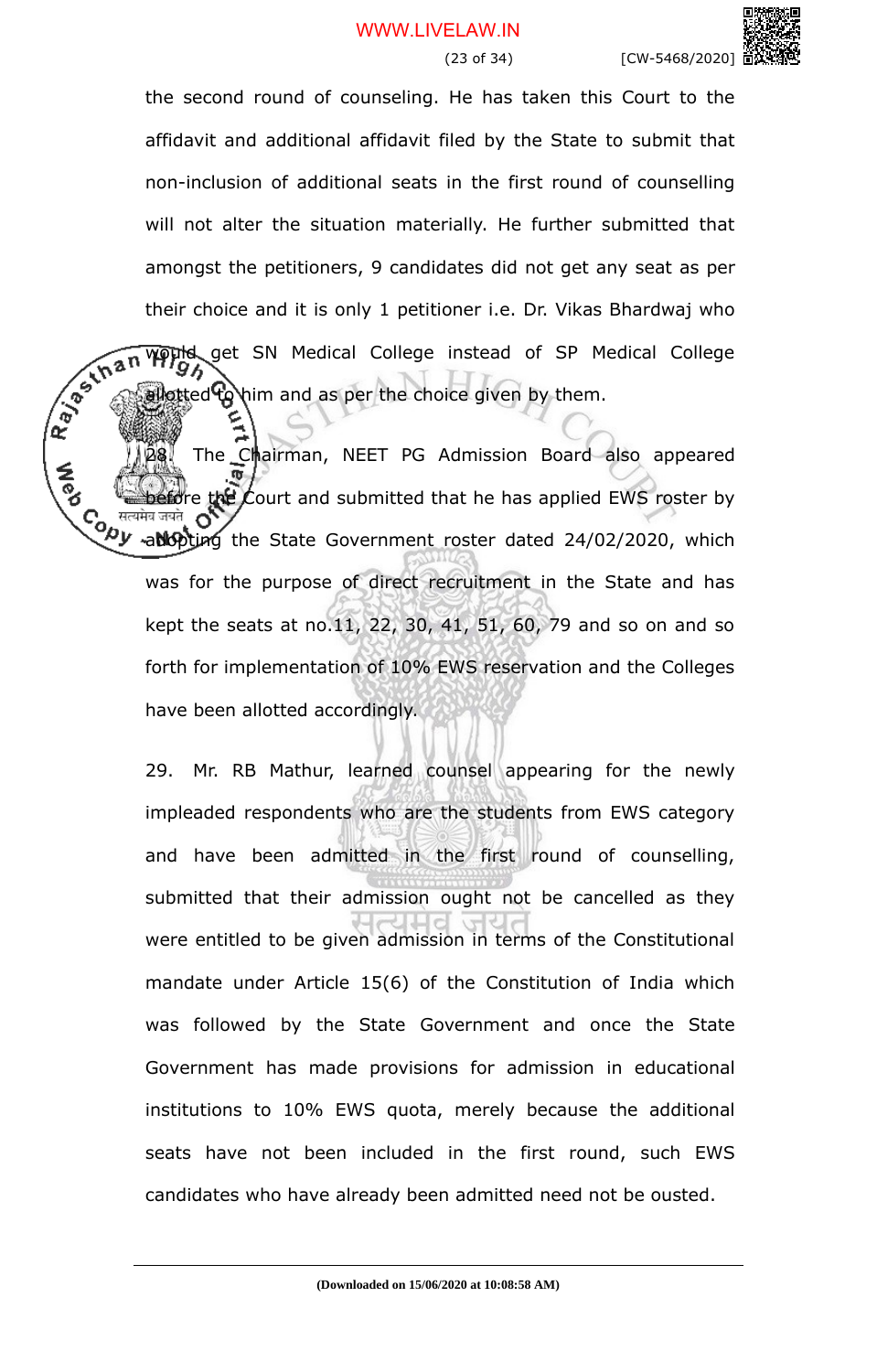

learned counsel for the parties and perused the record.

31. From the affidavit and additional affidavit filed by the State Government, one factual aspect is noticed that the State Government has written a letter to the respective Medical Colleges on 05/05/2020 with reference to the MCI letter dated 27/02/2020.

R. Berthan  $\tt TH$ é $\bf G$ etter dated 05/05/2020 reads as under:-

 *"GOVERNMENT OF RAJASTHAN*

*DIRECTORATE OF MEDICAL EDUCATION* 

*Chikitsa Shiksha Bhawan, Near Pink Square Mall, Govind Marg, Jaipur*

 *Tele:-0141-2601726, Email Id:- adddir. dme. rj@gov. in*

*F-7(111)PG-19/EWS/DME/Acad/2019/pt1/1935 Date:- 5/5/2020*

*Principal & Controller*

*Medical College*

**Cody** 

- No'

*Jaipur/Kota/Bikaner/Jodhpur/*

*Udaipur/Jhalawar*

*Sub:- Regarding implementation of 10% EWS quota in PG courses in Government Medical Colleges for the academic year 2020-21.*

*Ref:- 1- A letter No. 3(1)(EWS)/2019/MED/195914 dated 27-2-2020 from Secretary General Board of Governors in suppression Medical Council of India, NewDelhi.*

*2- A letter no. 12012 /350/2019 ME-1/ FTS - 8013875 dated 13-3-2020 from Secretary, Ministry of Health and Family welfare, Nirman Bhawan, New Delhi*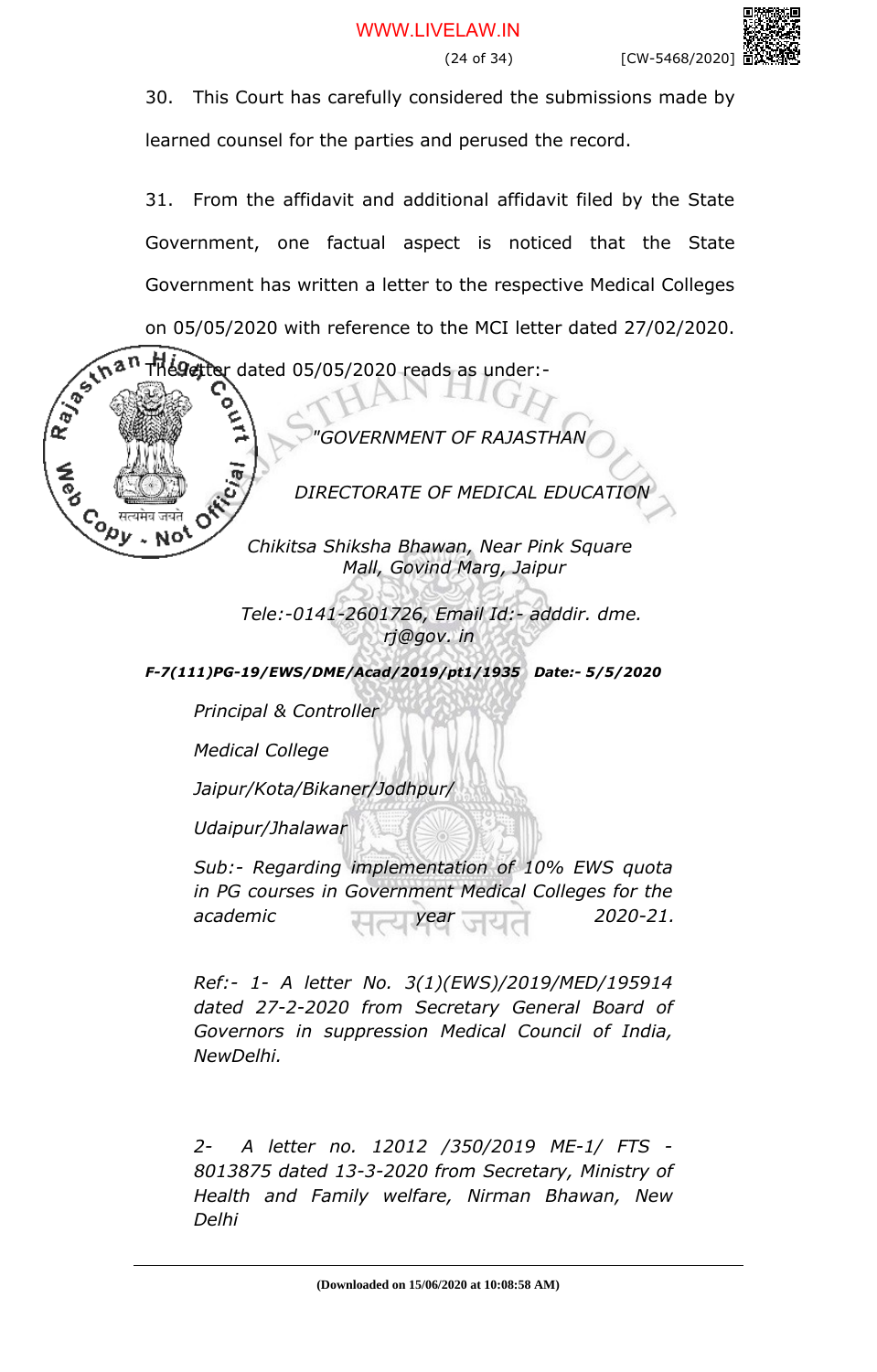(25 of 34) [CW-5468/2020]

*In the subject and reference cited above, Please find attached herewith the reference letters copy for compliance to implement the reservation roster, including EWS quota as per State policy after including the seats enhanced during the AY 2020-21 since they had been granted adequate increase in seats for the same and may be informed to send the 50% All India Quota Seats to Govt. of India and advised to apply for recognition of the qualification at the time of first available examination as per the provisions of Section 11(2) of the IMC Act, 1956 in respect of these enhanced seats made available for implementation of EWS quota.* 

*It is for kind information and necessary action.*

*Addl. Director (Admn.)*

*Sd/-*

*& Ex-office Joint Secretary*

 *F.7(111)PG-19/EWS/DME/Acad/2019/pt1/*

*Date:-* 

Ray of than

**Copy** 

**NO** 

*Copy for information and necessary action to:*

*1. The Secretary to the Govt. of India Ministry of Health and Family Welfare Govt. of India, New Delhi*

*2. Shri B. Srinivas, Assistant Director General (M.E), DGHS, Govt. of India, Nirman Bhawan, New Delhi.* াপেল৭ অপ

*3. Under Secretary to the Government, Directorate General of Health Services, Ministry of Health & Family Welfare (Medical Education-I) Govt. Of India, Nirman Bhawan, New Delhi.*

*4. Secretary General Board of Governors in Suppression Medical Council of India, New Delhi.*

*5. P.S to Principal Secretary, Medical Education Dept. Govt. of Rajasthan.*

*6. PS to Commissioner, DME, Jaipur.*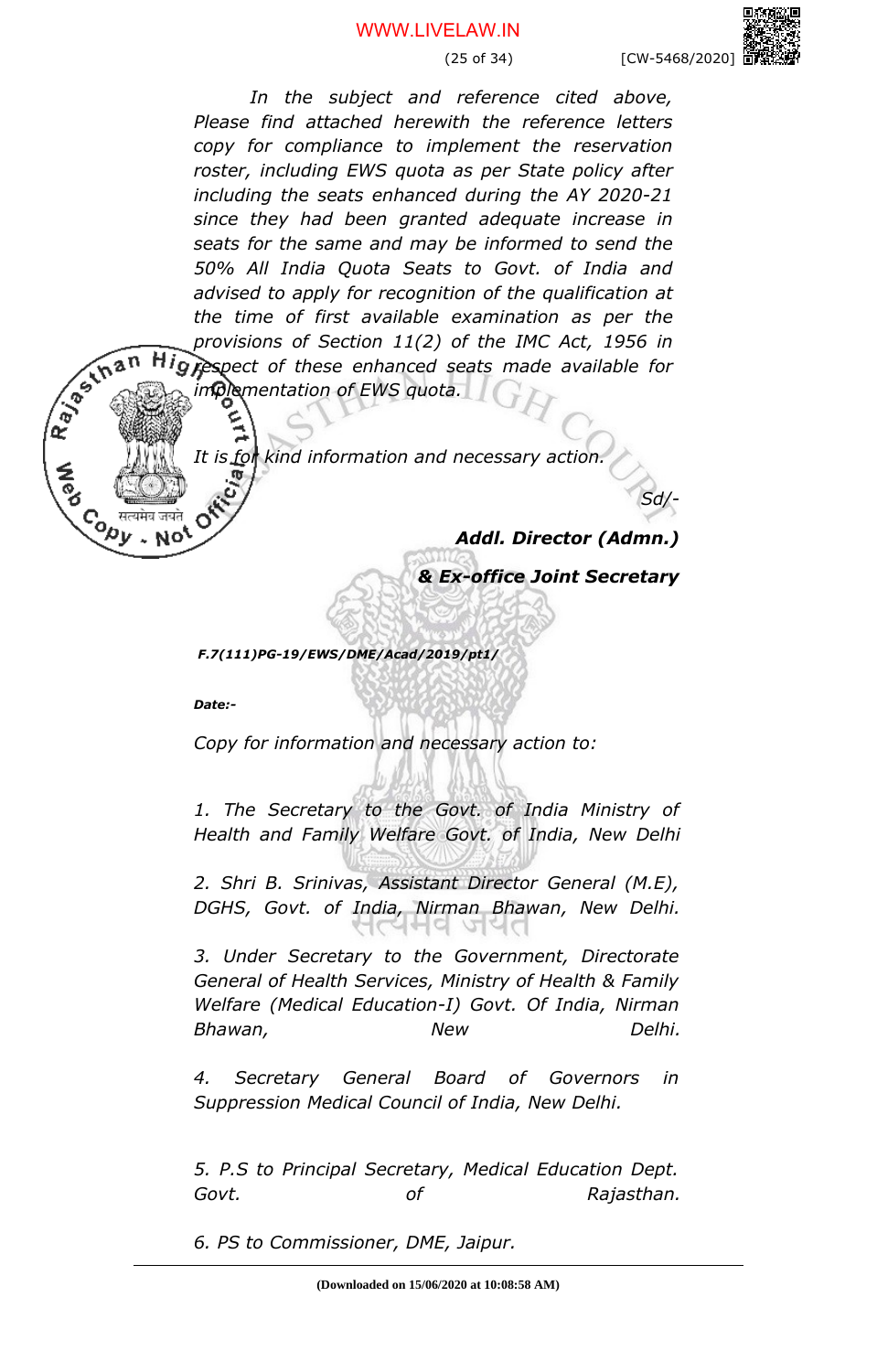(26 of 34) [CW-5468/2020]

*Sd/-*

# *Addl. Director(Admn.) & Ex-office Joint Secretary"*

32. Thus, it is apparent that the Medical Education Department of the State has not given any instruction to the Chairman, NEET PG Admission Board for implementation of EWS quota with reference to the MCI letter dated 27/02/2020. It appears that<br>the decause the Information Booklet mentions about 1.<br>experience of the University of the MCI state of the MCI state of the MCI state of the MCI state of the MC High<br>recause the Information Booklet mentions about the EWS grvation, without waiting for the additional seats, which had ady been provided by the MCI, the first round of counselling Conducted by applying 10% EWS quota to the existing conducted by applying 10% EWS quota to the existing **NO** number of seats and also applying roster of the State

Government.

**A**ed

33. A look at the roster laid down by the State Government dated 24/02/2020, which was handed over during arguments and is taken on record, shows that the roster of direct recruitment would have no application to the admission process as apart from vertical, there are several horizontal reservations which are required to be considered for direct recruitment. Resultantly, a seat at No.10, which mathematically goes to an EWS category candidate on vertical reservation, has shifted to No.11 as there is a reservation within reservation i.e. while there is a reservation for SC quota at No.7, there are two horizontal reservations for women. Thus, applying the roster of direct recruitment to the admission process, was wholly illegal. It is also seen that there was no such instruction issued by the State Government to the Convener, NEET PG Admission Board-2020 to apply direct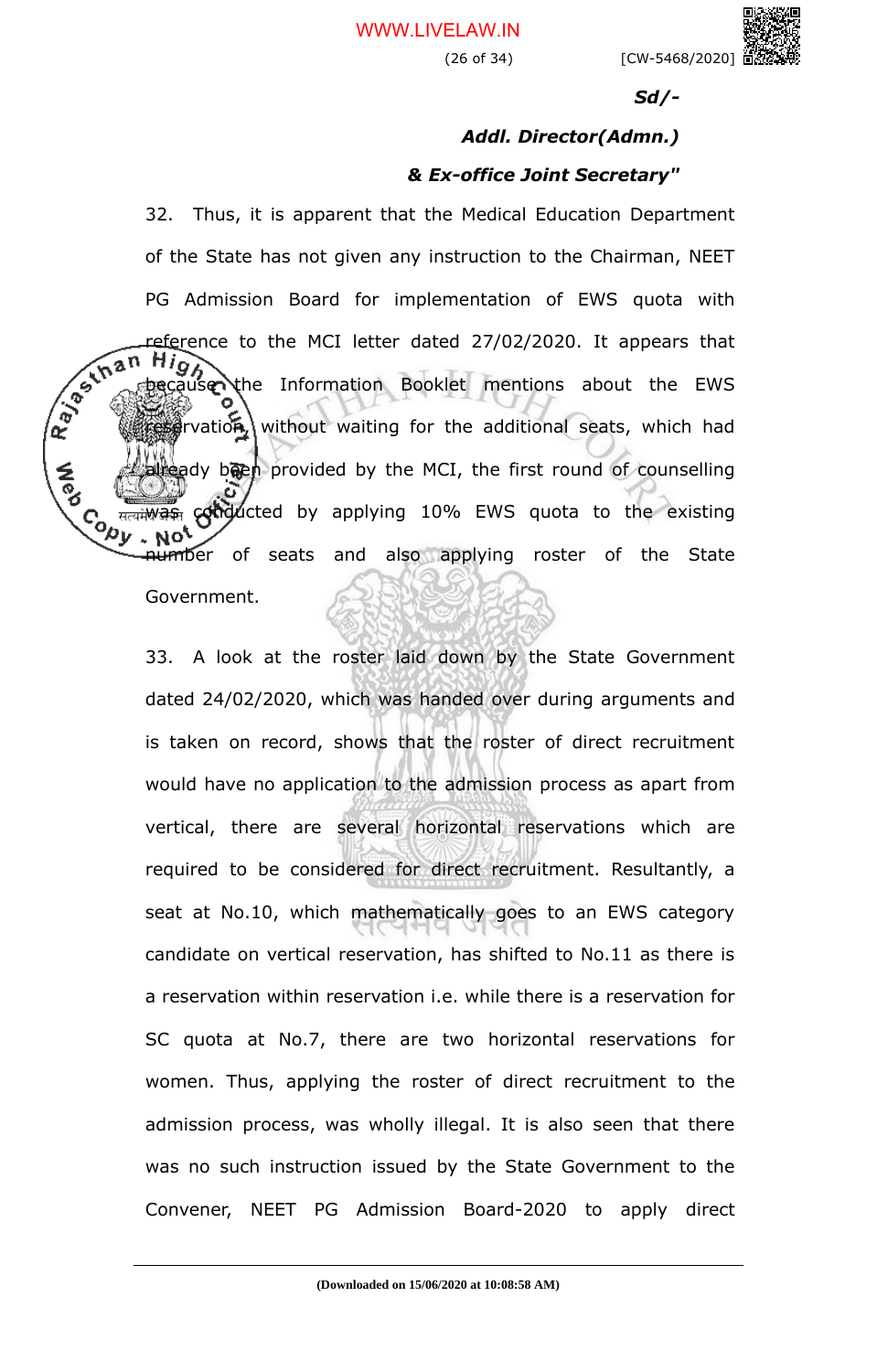recruitment roster to the admission process. Thus, this Court finds that the first round of counselling conducted was wrongly conducted by applying the direct recruitment roster without any authority.

34. From the facts as noticed above, it is an admitted position that the state Government had full knowledge of additional seats<br>  $\frac{1}{2}$  than having been allotted to it by the MCI vide its letter dated<br>  $\frac{1}{2}$ <br>  $\frac{1}{2}$ <br>  $\frac{1}{2}$ <br>
From the affidavit file is  $h^2$   $\theta$  been allotted to it by the MCI vide its letter dated  $7/02/2020$ . From the affidavit filed by the State of the Chairman, NEET PG Medical and Dental Admissions, this Court is not satisfied **A**<br>Po  $t_0$  $e^y$  reasons advanced. It is apparent that the economically  $\mathcal{C}_{\mathcal{O},\mathcal{P}}$  weak of  $\mathcal{C}_{\mathcal{P}}$  weak section reservation of 10% in educational institutions could be provided only when the additional seats are made available. It is for this reason that in 2019-20, the EWS reservation was not implemented since the MCI had not provided additional seats. Clauses 13.1 and 13.2 of the Information Bulletin issued by the National Board of Examinations for NEETY-PG-2020 have to be read together and not in isolation of one another. From reading of both the Clauses, it is apparent that reservation for EWS could be applied only after the additional seats have been made available by the MCI for allocating them to the EWS category candidates. However, without their inclusion in the seat matrix, providing EWS reservation has resulted in depriving the meritorious open category candidates of their rightful claim to admission to a particular faculty and to a particular College. This Court does not agree with the submission of learned Advocate General that the present writ petitions having been filed by only 15 candidates in all and limits to them alone. It is not expected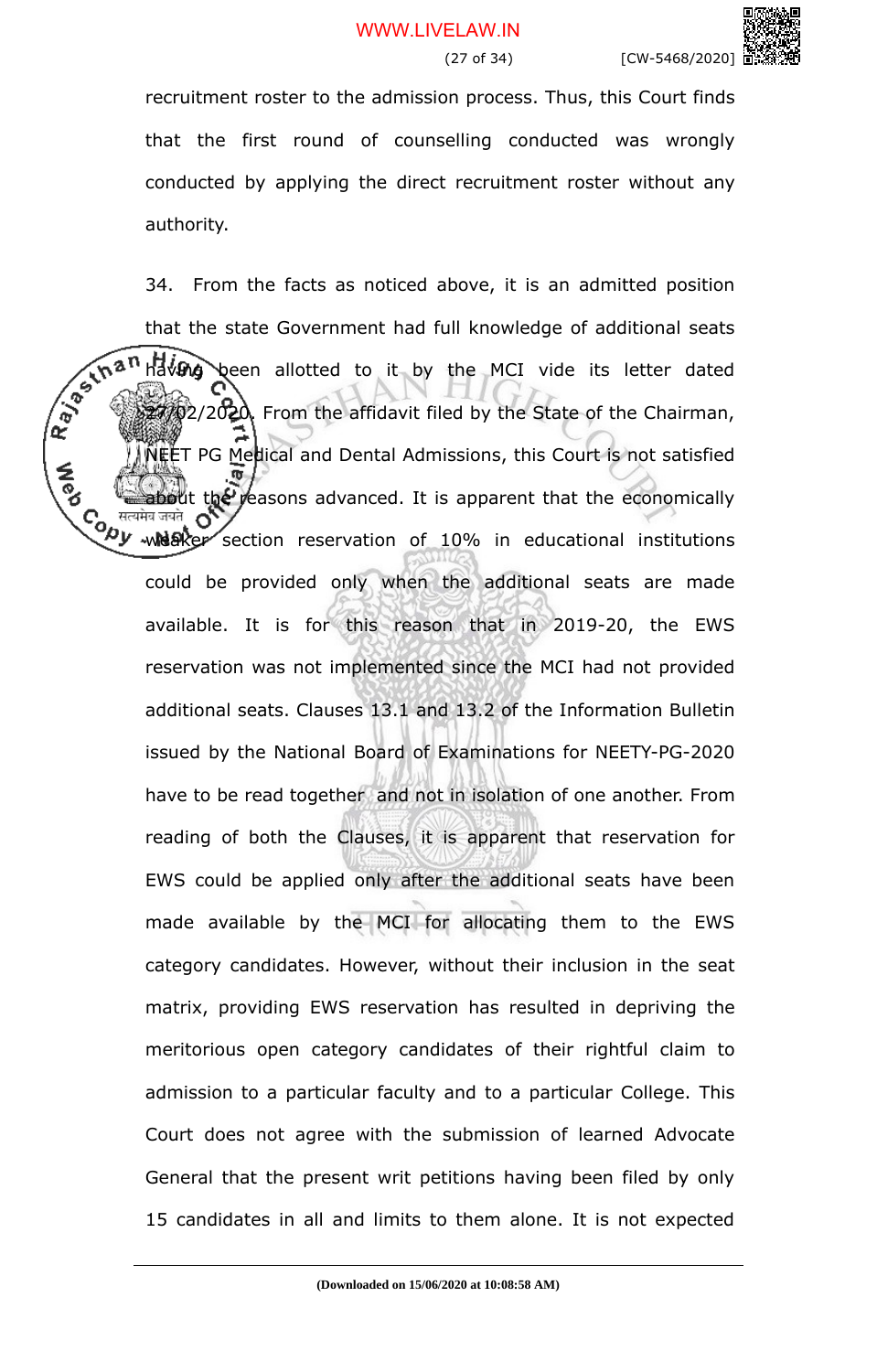from all the candidates appearing for academic examination to approach the Court. Even if a single student prefers a writ petition informing about the anomalies of admission process, this Court would entertain the same if it finds that illegalities are being committed. The State Government is not expected to take umbrage by taking a specious plea that all the students have not<br>  $\frac{1}{2}$   $\frac{1}{2}$   $\frac{1}{2}$   $\frac{1}{2}$   $\frac{1}{2}$   $\frac{1}{2}$   $\frac{1}{2}$   $\frac{1}{2}$   $\frac{1}{2}$   $\frac{1}{2}$   $\frac{1}{2}$   $\frac{1}{2}$   $\frac{1}{2}$   $\frac{1}{2}$   $\frac{1}{2}$   $\frac{1$ approached the Court. In the opinion of this Court, the present the petitions which have been filed are in representative capacity represent the grievances of all the students who have participated/in the process.

 $\delta^{\prime}$ Co सत्यमेव जयते OV<br>Vy <sub>\*3</sub>No<sup>t</sup>Having said so, this Court finds that in the first round of counselling, as many as 3093 candidates were included as per the list which has been placed alongwith additional affidavit and allotments have been made in different Colleges. As has been pointed out by learned counsel for the petitioners, 55 students from EWS category have been allotted and given admission in various Colleges in different faculties.

36. As regards the contention of learned Sr. Adv. Mr. RN Mathur, as noticed above, of the seats being earmarked for EWS category candidates alone and not to be included in the general roster applicable for SC, ST, OBC and open category, this Court finds that while the Haryana Government has accepted the said contention and allotted EWS quota seats only which have been allocated by the MCI for the purpose of implementation of EWS reservation and the Central Government, in its communication has also directed that the seats, which have been allocated for economically weaker section shall be filled; the State Government of Rajasthan has not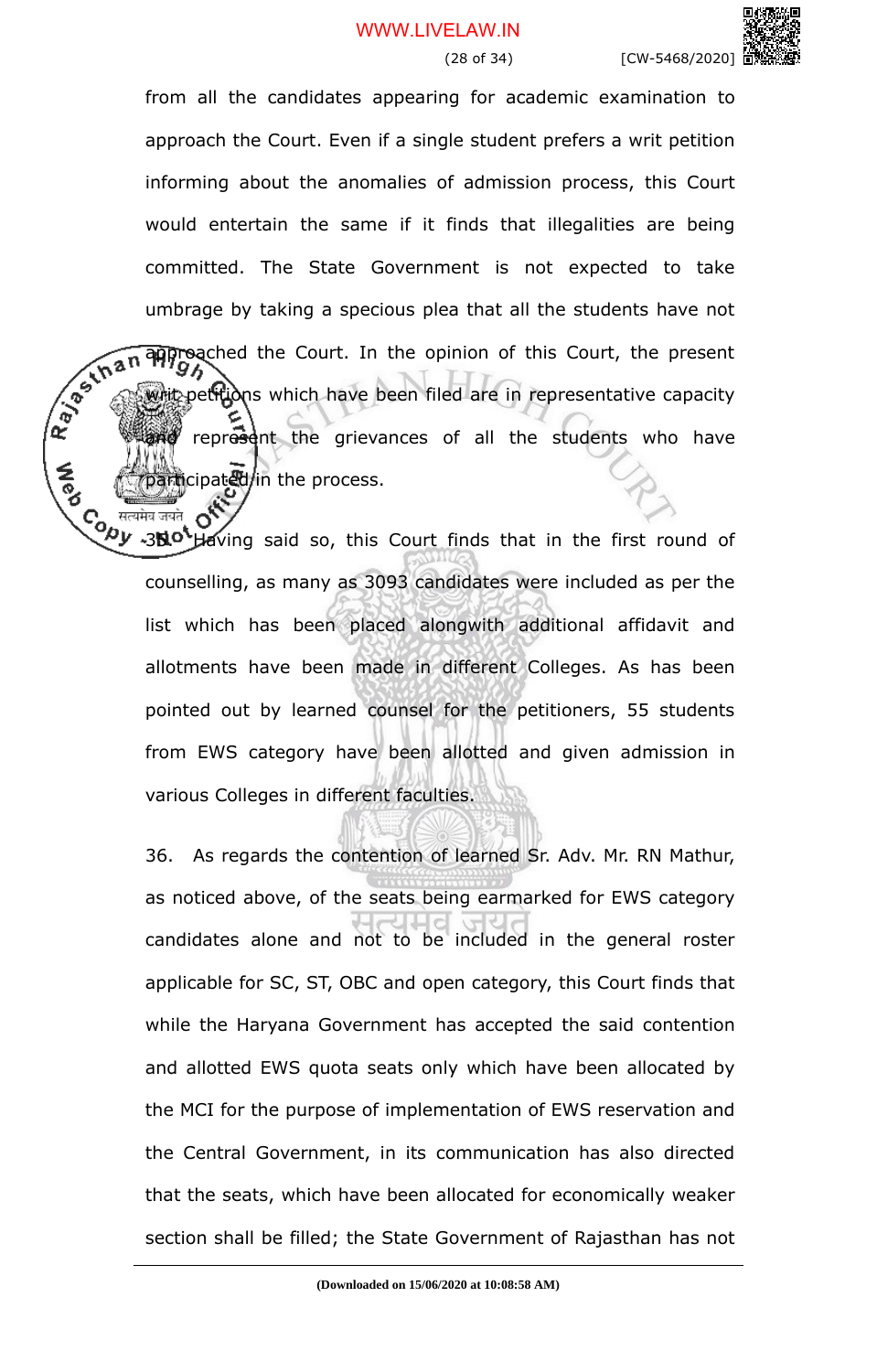adopted such procedure nor there is any such direction issued by the State Government. The State Government's instructions in this regard are also not available on record. From the perusal of the UO Note dated 20/02/2020, placed on record with the reply of EWS category candidates, it does not come out that the EWS reservation shall be carried out in all PG institutions. However, the<br> **RAM HAMMAN**, NEET-PG Admission Board has issued a booklet wherein<br> **RAMMAN Stated that the EWS reservation shall be all the EWS** reservation shall be **Chairman, NEET-PG Admission Board has issued a booklet wherein** he has stated that the EWS reservation shall be applicable on all  $\mathbf{R}$  is a institutions which is not challenged by anyone. Hence, the opinion of this Court, after adding the seats for **CONTROL** implementation of 10% EWS quota, the reservation will apply to all institutions and not to particular seats. The contention of Mr. RN Mathur, learned Sr. Adv. is accordingly rejected.

**A**<br>Po

37. Article 15(6) of the Constitution of India was introduced vide 103rd Constitutional Amendment as noticed above. Interestingly, this Court finds that the words used in the Article are with regard to application of EWS reservation in each category. The words 'each category' mentioned in the Constitutional Amendment, would relate to various categories of reservations and cannot be ignored. With the purpose to maintain 50% reservation, the logical interpretation would mean that in each category, a separate class of EWS would be reserved upto 10% meaning thereby the candidates from SC category, who are from economically weaker section upto 10% of their category, would get the benefit. Similarly, 10% of the ST category seats will be reserved for economically weaker section ST candidates and the same would be for the OBCs who are economically weaker.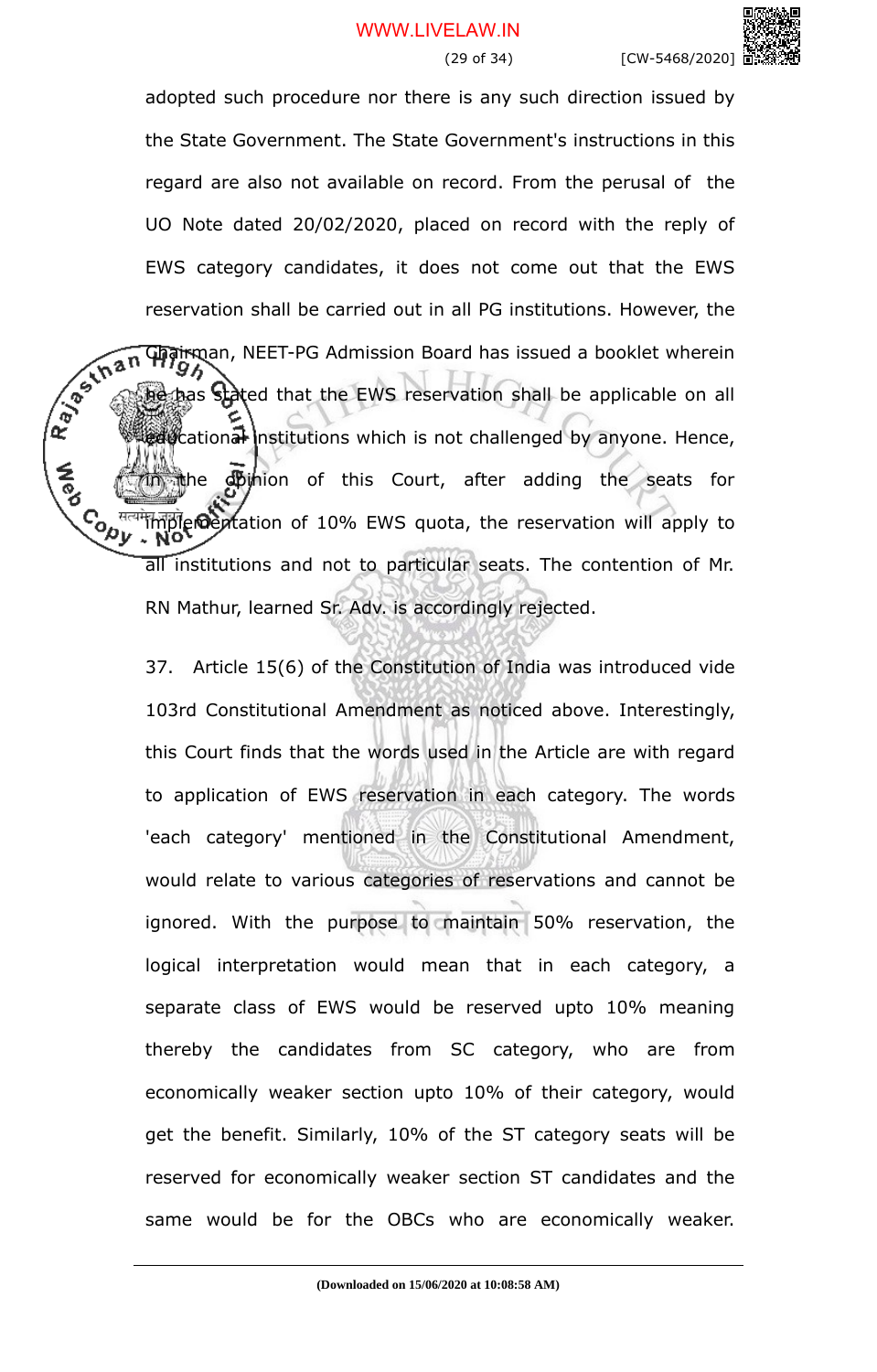

However, this Court finds that the Central Government as well as the State Government have understood Article 15(6) as well as Article 16(6) to mean economically weaker section from general category other than SC, ST and OBC. In the opinion of this Court, there is no general category defined in the Constitution or in any other provision of law. Actually, it is open category which is<br>  $\sqrt{2\pi}$   $\sqrt{2\pi}$   $\sqrt{3\pi}$   $\sqrt{3\pi}$   $\sqrt{3\pi}$   $\sqrt{3\pi}$  of  $\sqrt{3\pi}$  of  $\sqrt{3\pi}$  of  $\sqrt{3\pi}$  of  $\sqrt{3\pi}$  or others. In this regard, it we can be a set available for all meritorious candidates whether they may from  $ST$ ,  $Q$ RC or others. In this regard, it would be apposite to mention that the law has been laid down by the Supreme Court Constitutional Bench) in R.K. Sabharwal & Ors. Vs. State of **Cody** Punjab & Ors.: (1995)2 SCC 745 which laid down the above principle.

**A**<br>Po

38. However, as the EWS certificate is given only to non-SC, non-ST and non-OBC candidates, this Court need not delve further on the aforesaid issue as in the present admissions, the candidates, who possess EWS certificate alone can be allotted the seats for EWS under their 10% quota of reservation. This Court, however, observes that if the aforesaid interpretation of 10% EWS reservation in each category would have been followed, 50% cap would not have been disturbed and there would have been no need to conduct the exercise of increasing the additional seats for filling 10% EWS quota.

39. Be that as it may, in the present case, the total number of seats to implement 10% quota were recognized to be 145 as per MCI for State of Rajasthan. However, on account of the infrastructure not being available, only 89 seats were increased. Thus, in the opinion of this Court, the total number of EWS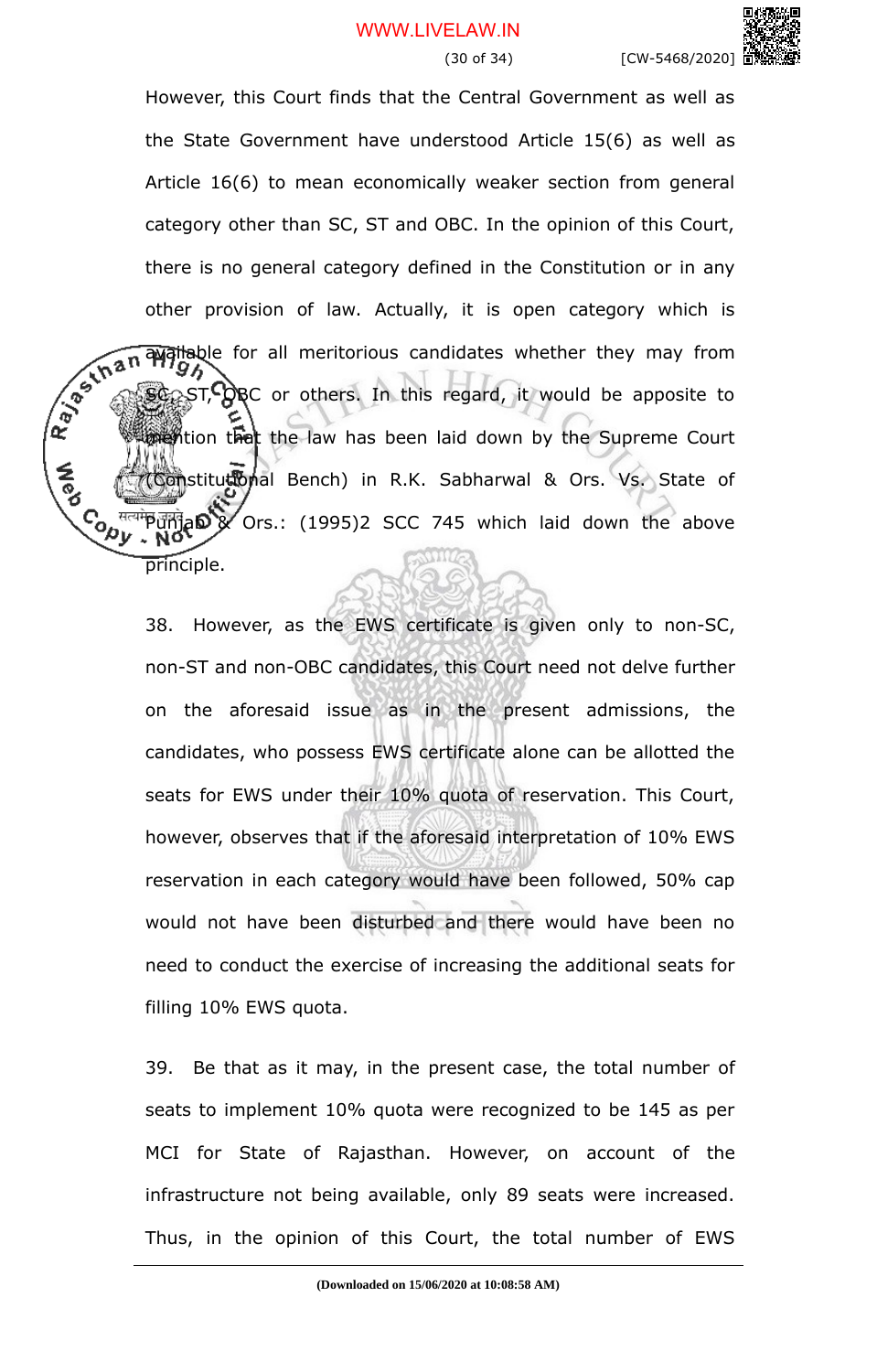category candidates, who get admitted, could not be more than 89.

40. As 50% quota has been allocated to All India quota of the State as per their agreement with the Central Government, which is not under challenge in the present writ petitions, the seats which were available for State counselling were only 44 in number<br>with  $\frac{1}{2}$  which were available for State counselling were only 44 in number<br>with  $\frac{1}{2}$  which have been allotted under the seats of the seats of th 45' Being sent to the All India Quota. However, from the seats,  $\mathbb{W}$  ish have been allotted under the first round of counselling, this Court finds that 55 seats have been allotted to EWS which could **not have been done as it affects the already existing quota.**<br> **Co** *Hearta and*<br> **Co Line Motor**<br> **Co Line Motor** 

**A**<br>Pap

**41.** Hence, there is an illegality committed by allotting additional seats to the EWS quota.

42. It is submitted by the students, who have been from EWS category, that a right has been created in their favour. However, this Court finds that one of the writ petition was filed before the counselling was conducted by the petitioner-Karmendra Singh and others and a representation was also made to the authorities and therefore, it cannot be said that any indefeasible right has been created in favour of the students who have been admitted under the first round of counselling under the EWS quota. In the opinion of this Court, therefore, the first round of counselling was conducted wrongfully and illegality cannot be perpetuated and the same is liable to be set aside.

43. This Court further finds that the NEET-PG Counselling Board was formed by order of the State Government wherein the constitution of the Board consisted of members of the Medical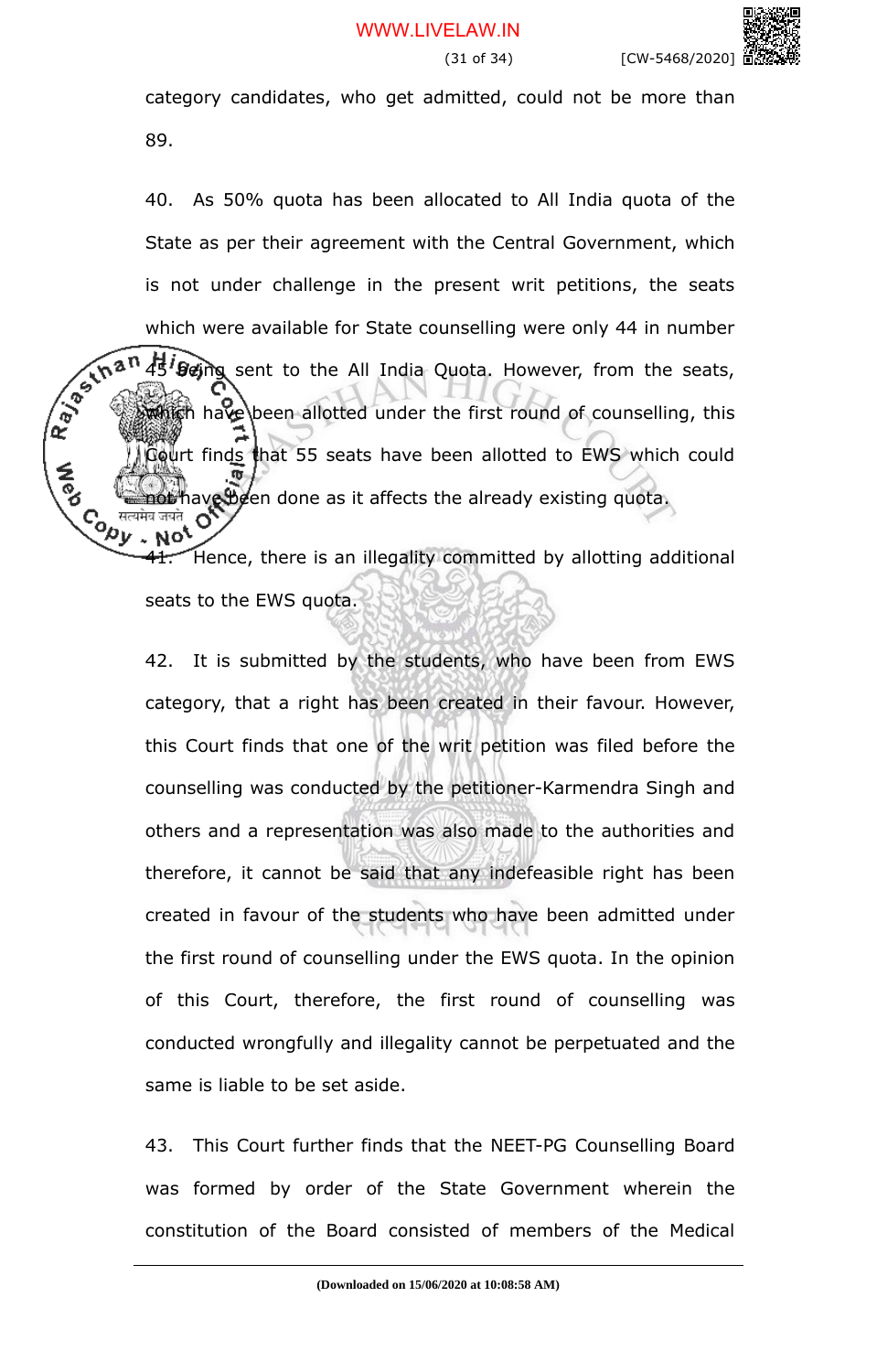Colleges also apart from the Chairman who is the member of the Dental College. Thus, it cannot be said that the principals had no knowledge about the increase of the seats by the MCI vide their letter dated 27/02/2020 and as they have participated in the counselling itself as members of the Board, they cannot absolve themselves of the responsibility of not providing the seat matrix the increased seats before the first counselling was started. On **Qunt Of** fault of Members of the Board, future life of the tweents and their career cannot be jeopardized.

Rayton's

It cannot be ignored that if a meritorious candidate is ousted Co सत्यमेव जयते OV<br> $\overline{Q}$ y <sub>ra</sub>nd<sup>o</sup>n his place a lesser meritorious candidate from EWS category is provided a particular seat in a particular faculty in a particular College, it has a cascading effect meaning thereby the said meritorious candidate will then get another seat in another College which would have, in normal course, gone to another meritorious candidate who had also opted for that seat and loss on account of comparative merit. Thus, the submission of the learned Advocate General and the Chairman, NEET-PG Counselling Board and Mr. RB Mathur that it can at best be considered as an irregularity and not an illegality is found to be without basis. This Court is satisfied that an illegality has been committed which goes to the root of the entire admission process and therefore, the admissions made in the first counselling cannot be saved. The cascading effect has already been considered, though in different facts, by the Supreme Court in case of UOI Vs. Annie Nagraja (Civil Appeal No.2182-87/2020.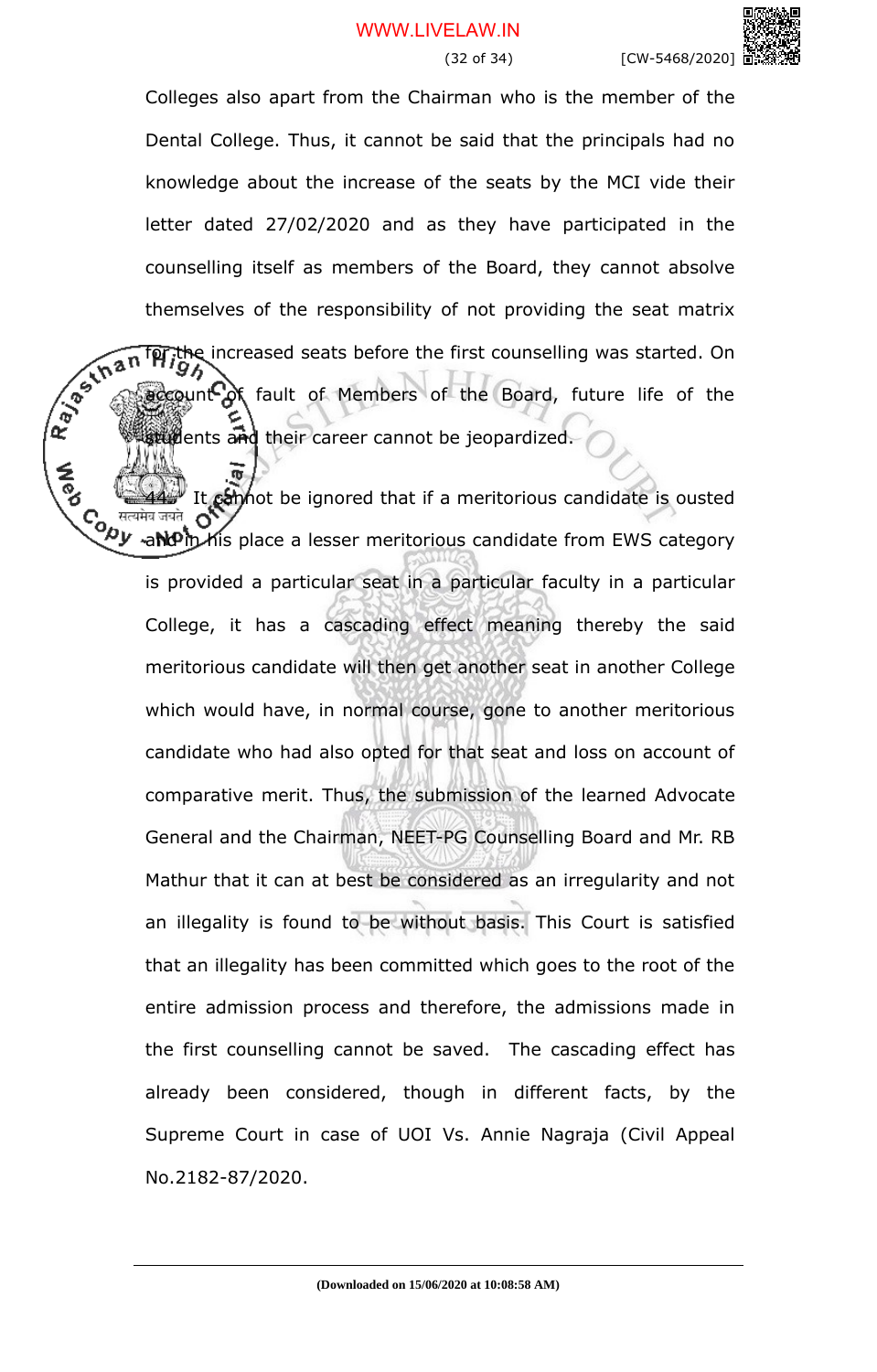

45. The Supreme Court has observed time and again that the admissions in PG Courses is a very sensitive matter and the authorities must be very careful in following the guidelines laid down by the MCI and the Supreme Court from time to time. In the present case, on account of not adding the seats in the first round of counselling, the future of the meritorious students has been put loss which cannot be compensated by the method of open

Rayton's Accordingly, in view of the aforesaid findings, the first round ounselling conducted for State Quota PG Seats and the C<sub>o सत्यमेव जयते</sub> o y<br>Vy allotinent of seats made therein are quashed and cancelled and the respondents are further directed as under:-

in  $\mathbf{s}$  cond round of counselling.

(a) The State Government shall conduct a fresh round of counselling for admisison to PG seats by including the additional seats allotted for implementation of EWS quota as per the MCI letter dated 27/02/2020.

(b) As it is noticed that during pendency of the writ petitions, the first round of All India Counselling and second round of All India Counselling has already commenced, therefore, in the counselling, which is to be done now by the State, all the seats, which have come back to the State Government after the All India Counselling, shall also be included keeping in view the peculiar circumstances which have arisen and with the view that there is no delay in giving admissions.

(c) The State Government shall be free to fill EWS 10% quota by applying plain roster of 10%. The roster of direct recruitment shall not be applicable for